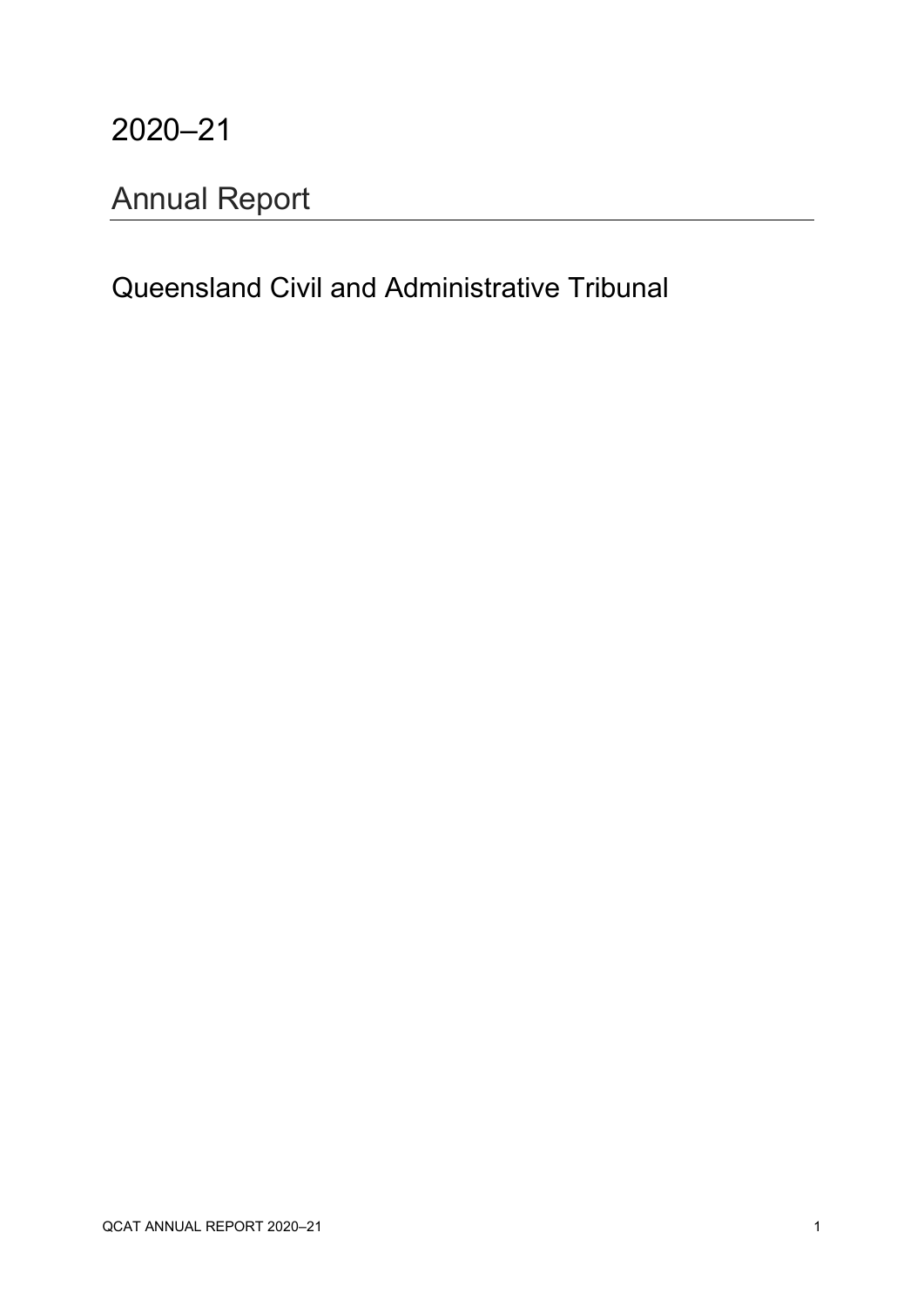### About QCAT's annual report

The Queensland Civil and Administrative Tribunal's (QCAT) annual report summarises its performance for 2020–21 and meets accountability requirements under the *Queensland Civil and Administrative Tribunal Act* 2009.

This annual report is accessible at [www.qcat.qld.gov.au/about-qcat/publications.](http://www.qcat.qld.gov.au/about-qcat/publications)

ISSN1838-2746. © The State of Queensland (Queensland Civil and Administrative Tribunal) 2021.



This annual report is licensed by the State of Queensland (Queensland Civil and Administrative Tribunal) under a Creative Commons Attribution (CC BY) 4.0 International licence. To view a copy of this licence, visit [www.creativecommons.org/licenses/by/4.0/](http://www.creativecommons.org/licenses/by/4.0/)

Content from this report may be copied for use and attributed to the State of Queensland (Queensland Civil and Administrative Tribunal) Annual Report 2020–21.

#### Contact us

Web: [qcat.qld.gov.au](http://www.qcat.qld.gov.au/)

Phone: 1300 753 228

Email: [enquiries@qcat.qld.gov.au](mailto:enquiries@qcat.qld.gov.au)

Post: GPO Box 1639, Brisbane, Qld, 4001

You can provide general feedback on QCAT services at [www.qcat.qld.gov.au/about](http://www.qcat.qld.gov.au/about-qcat/contact-us)[qcat/contact-us](http://www.qcat.qld.gov.au/about-qcat/contact-us)

#### Interpreter services



The Queensland Government is committed to providing accessible services to Queenslanders from all cultural and linguistic backgrounds. If you have difficulty understanding this annual report, contact us on 1300 753 228 to arrange an interpreter.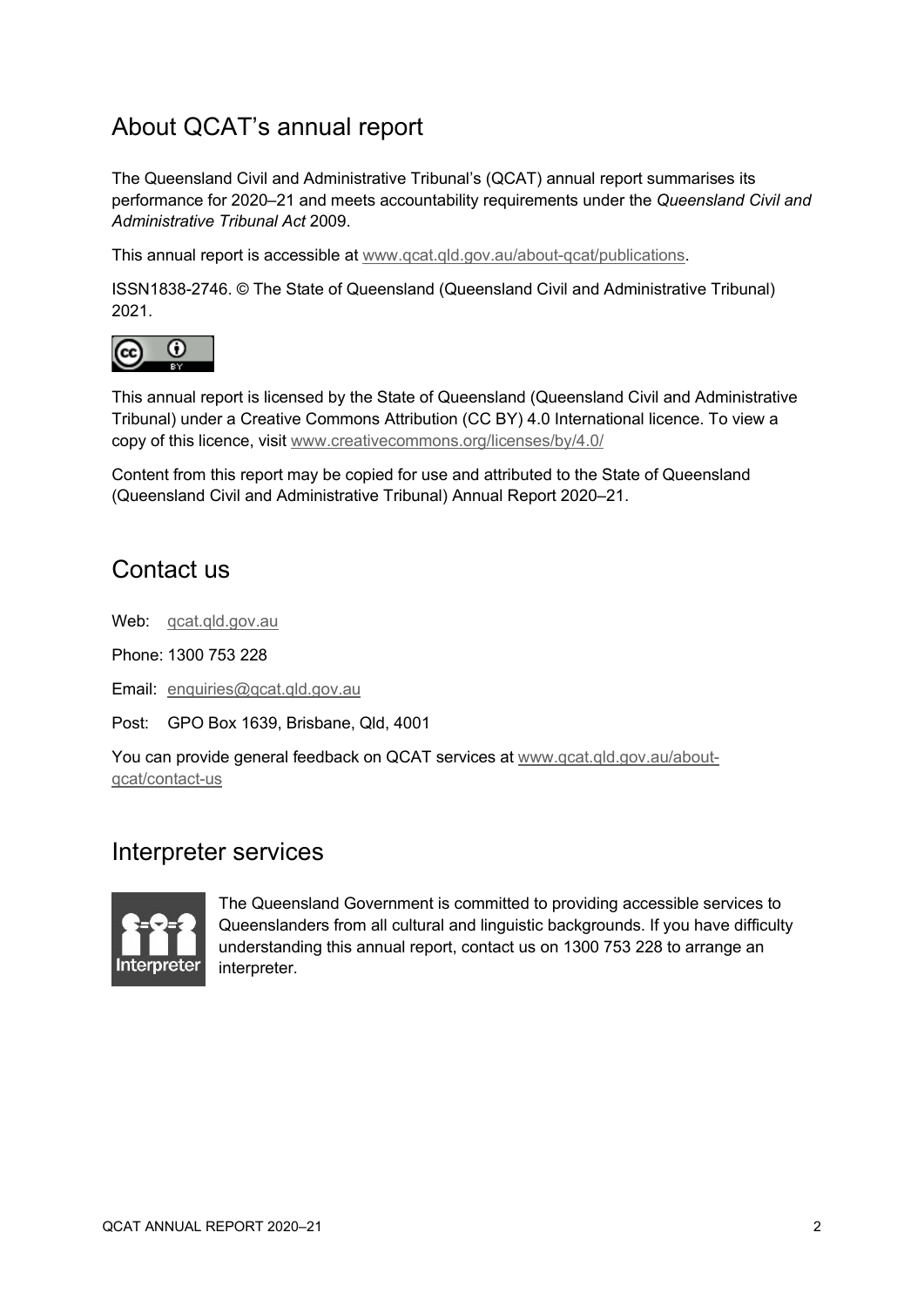### <span id="page-2-0"></span>Letter of compliance

27 September 2021

The Honourable Shannon Fentiman MP Attorney-General and Minister for Justice, Minister for Women and Minister for the Prevention of Domestic and Family Violence 1 William Street BRISBANE QLD 4000

Dear Attorney-General,

I present the Queensland Civil and Administrative Tribunal's Annual Report 2020–21.

This annual report complies with the tribunal's requirements under the *Queensland Civil and Administrative Tribunal Act* 2009 and the *Guardianship and Administration Act* 2000.

Yours sincerely,

Mart

Hon Justice Martin Daubney AM QCAT President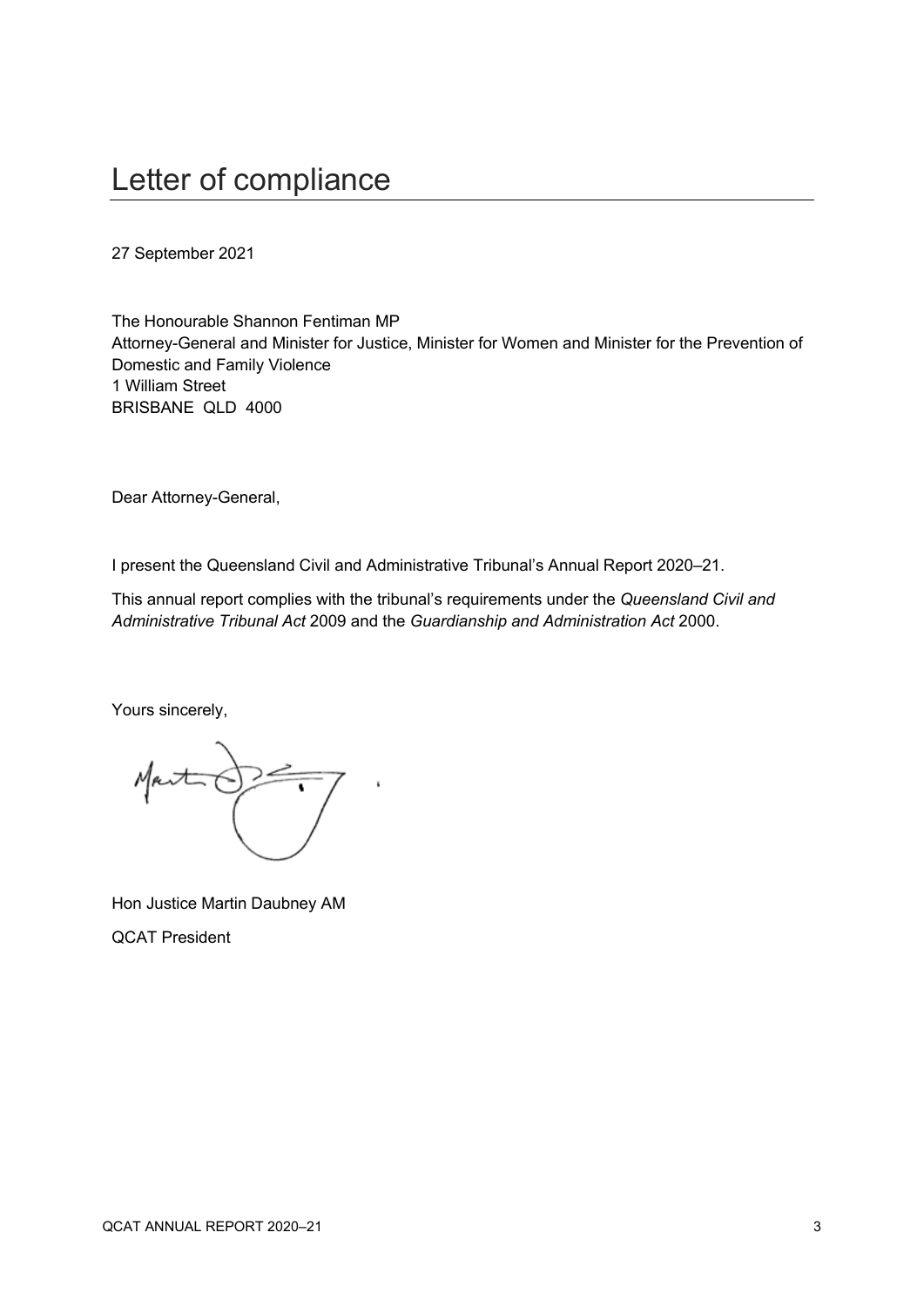# Table of contents

| Appendix 2 — Guardianship and Administration Act 2000 reporting requirements33 |  |
|--------------------------------------------------------------------------------|--|
|                                                                                |  |
|                                                                                |  |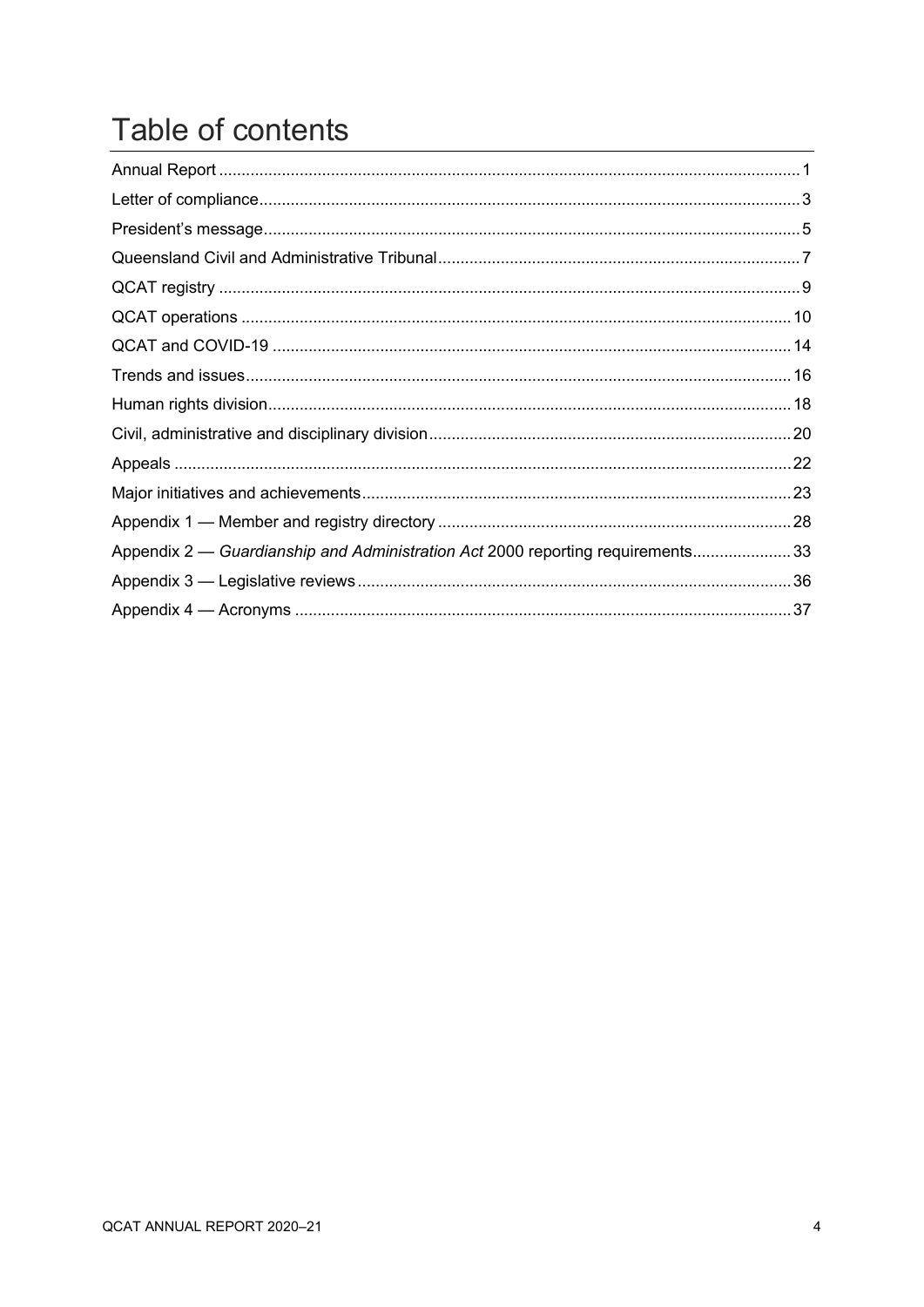## <span id="page-4-0"></span>President's message

For the last year or so, the recurring topic of discussion over kitchen tables, boardroom tables, and all the other tables around which Queenslanders have gathered in person or virtually has been how significantly our lives have been impacted by COVID-19: travel restrictions, border closures, social distancing, masks, snap lockdowns, WFH, Zoom versus Teams. The list goes on.

But some things in 2020-21 weren't affected by the pandemic:

- Adults with impaired decision-making capabilities needed to have their personal and financial interests protected. This was particularly important for vulnerable adults susceptible to some form of "elder abuse";
- Tenants needed certainty about their home and living arrangements, while landlords needed to be assured that their investments were secure;
- Car owners needed to be confident that their vehicles were safe, roadworthy, and worth what they paid for them;
- Tradespeople and small business owners needed fast recourse to compel the payment of debts, or risk their businesses withering along with their cashflow;
- People dealing with Government needed to know that departmental officers would be required to make proper, lawful decisions;
- Consumers and traders needed to know that their legal rights were preserved;
- The public needed to know that it was protected from unethical, unscrupulous, or incompetent lawyers, doctors, nurses, police officers, teachers and members of many other professional callings.

These, and the many other civil justice jurisdictions which fall under QCAT's purview, impact directly on the daily lives of ordinary Queenslanders, regardless of the pandemic's repercussions. The virus can't make decisions for impaired adults. The virus won't pay your outstanding bills. The virus doesn't prevent a professional person acting unlawfully or unethically.

Hence the imperative for QCAT, despite the obvious challenges, to have continued providing its broad range of civil justice services over the last 12 months.

How QCAT has achieved that is detailed in the following pages of this annual report. It has not been easy. We have done our best to continue operating to the fullest capacity while observing the necessary public health restrictions, often on very short notice. In that regard, I recognise that QCAT is no different from the many other government and private organisations in this State which have persevered in continuing to provide essential public services. I do, however, wish to say how proud I am of the many ways in which QCAT members and staff have worked so hard to successfully maintain QCAT's frontline civil justice services for the Queensland public.

QCAT coped as best it could during 2020-21, but pressure points inevitably emerged. These were compounded by the resourcing constraints about which I have spoken in previous annual reports. And this is why the Government's decision in the 2021 State Budget to give QCAT a special allowance of approximately \$7M over the next two years was particularly welcome. These funds will allow the appointment of extra members and adjudicators over the two-year period, as well as long-needed extra support resources for the registry, to enable QCAT to address its COVID induced backlog and handle its burgeoning caseload. I express my gratitude to the Executive Government for this recognition of the essential role QCAT plays in the delivery of grassroots civil justice to communities across Queensland.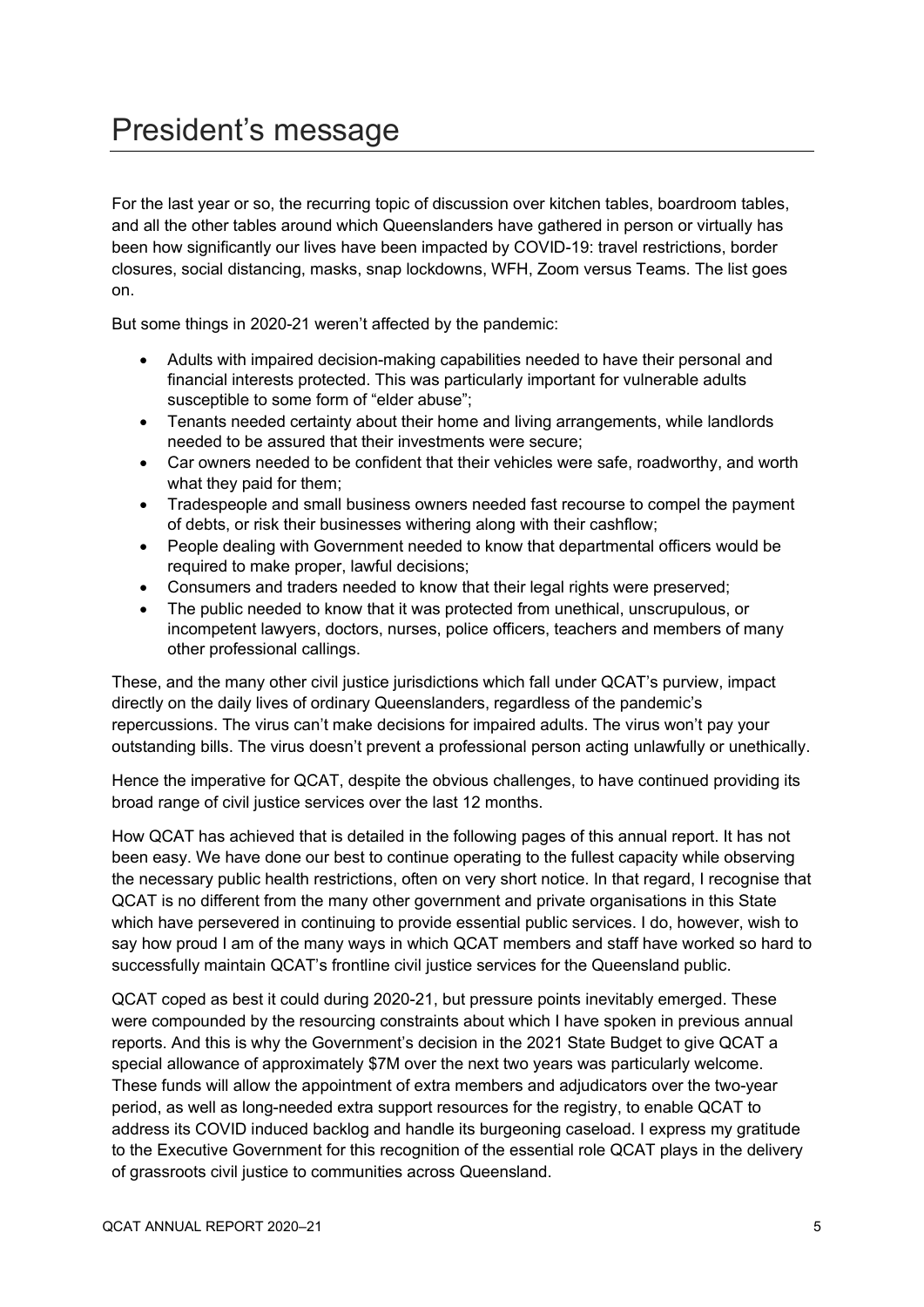But the last 12 months at QCAT haven't just been about COVID. Despite having to deal with the day-to-day impacts of the pandemic, QCAT members and registry staff have worked tirelessly on a wide variety of projects, with the express aims of improving the way QCAT operates and lifting the standards of service provided to the many interested parties who interact with QCAT. These initiatives range from the implementation of organisational efficiencies through the Registry's Business Transformation Office to completion of the Guardianship Bench Book, which will greatly assist members in performing their decision-making role in that ever-expanding jurisdiction.

In short, 2020-21 was a difficult year for QCAT. Yet, almost paradoxically, it was deeply satisfying because of all we were able to achieve.

As I sign off on this, my last annual report as President of QCAT, I want to record my sincere gratitude to all who have supported me in this important role over the last four years. In particular, I express my heartfelt thanks to:

- Deputy President Judge John Allen QC for his invaluable advice and constant support;
- The Senior Members, and all members, adjudicators, and QCAT Justices of the Peace for their support, their expertise, and their unswerving commitment to the due administration of civil justice in the lives of everyday Queenslanders;
- The many Magistrates in regional Queensland who sit as QCAT members for minor civil disputes;
- The Executive Director and Principal Registrar, Ms Natalie Parker, the Deputy Principal Registrar, Ms Melissa Meldrum, and QCAT's marvellous registry staff, for their consistently high levels of care and dedication in supporting the Tribunal and those who engage with it;
- Our business services and ancillary staff, all of whom have gone "above and beyond" to ensure that QCAT has been able to operate to its highest capacity in the most challenging of circumstances;
- The QCAT Judicial Executive Assistant, Ms Jessica Sleep, whose good spirits and legendary efficiency have preserved calm and good order in QCAT's judicial precinct.

I also acknowledge the harmonious working relationship which QCAT has enjoyed during the year under review with the current Attorney-General, Hon Shannon Fentiman MP, and her predecessor, Hon Yvette D'Ath MP, and with the senior executives of the Department of Justice and Attorney-General, particularly the Director-General, Mr David Mackie, and the Deputy Director-General (Justice Services), Ms Jennifer Lang. All have been generous in their support of QCAT while scrupulously maintaining their respect for its independence.

Hon Justice Martin Daubney AM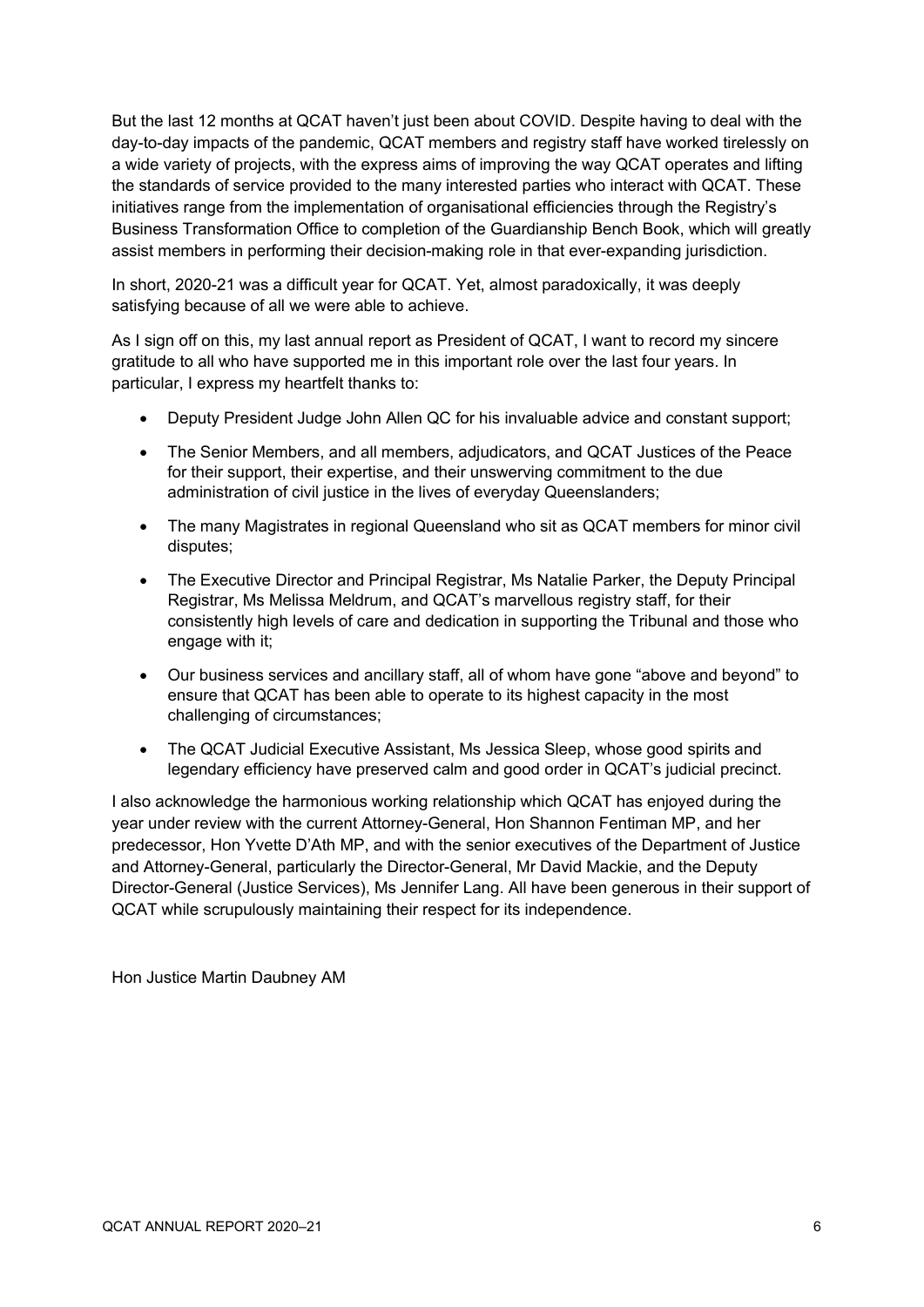# <span id="page-6-0"></span>Queensland Civil and Administrative Tribunal

QCAT is an independent statutory tribunal established by the *[Queensland Civil and](https://www.legislation.qld.gov.au/LEGISLTN/CURRENT/Q/QldCivAdTrA09.pdf)  [Administrative Tribunal Act](https://www.legislation.qld.gov.au/LEGISLTN/CURRENT/Q/QldCivAdTrA09.pdf)* 2009. The Tribunal plays an integral role in the Queensland justice system. QCAT resolves and determines disputes, reviews and referrals in a wide range of jurisdictions, including:

- civil disputes (including building disputes, tree and fencing disputes, community living disputes<sup>[1](#page-6-1)</sup>, retail shop lease disputes, disputes about the sale of motor vehicles, disputes about losses resulting from the actions of real estate and other agents, and information privacy disputes)
- applications in relation to appointments of administrators and guardians (e.g. where an adult has impaired decision-making capacity, and making orders under the *Guardianship and Administration Act* 2000 and the *Powers of Attorney Act* 1998)
- administrative review of government and statutory authority decisions (e.g. Queensland Building and Construction Commission, liquor licensing, blue cards, child protection, weapons licensing and racing)
- occupational regulation and discipline (e.g. referrals and reviews involving lawyers, health practitioners, police, teachers, veterinary surgeons and engineers)
- minor civil disputes (MCDs) (residential tenancy, minor debt, consumer and trader, motor vehicle property damage and dividing fence disputes)
- referrals by the Human Rights Commission Queensland (complaints of alleged unlawful) discrimination, sexual harassment, vilification and victimisation).

The Tribunal also has an appeal jurisdiction.

In Brisbane, proceedings other than MCDs are heard by QCAT members at QCAT's premises at 259 Queen St. In other areas of South East Queensland (SEQ) and across regional and rural Queensland, QCAT members circuit to conduct hearings for proceedings other than MCDs. Regional sessional members also hear matters outside of Brisbane.

MCDs are heard in Brisbane by QCAT adjudicators, who also circuit to SEQ centres. In regional and rural areas, MCDs are heard by magistrates who are ordinary members of QCAT for MCD matters.

#### Missions and values

QCAT's mission is to actively resolve disputes in a way that is fair, just, accessible, quick and inexpensive. QCAT prides itself on the professionalism, integrity and impartiality of its staff and decision-makers and values the right of parties to have access to a quality service.

<span id="page-6-1"></span><sup>1</sup> Community title schemes disputes, manufactured homes disputes, retirement villages disputes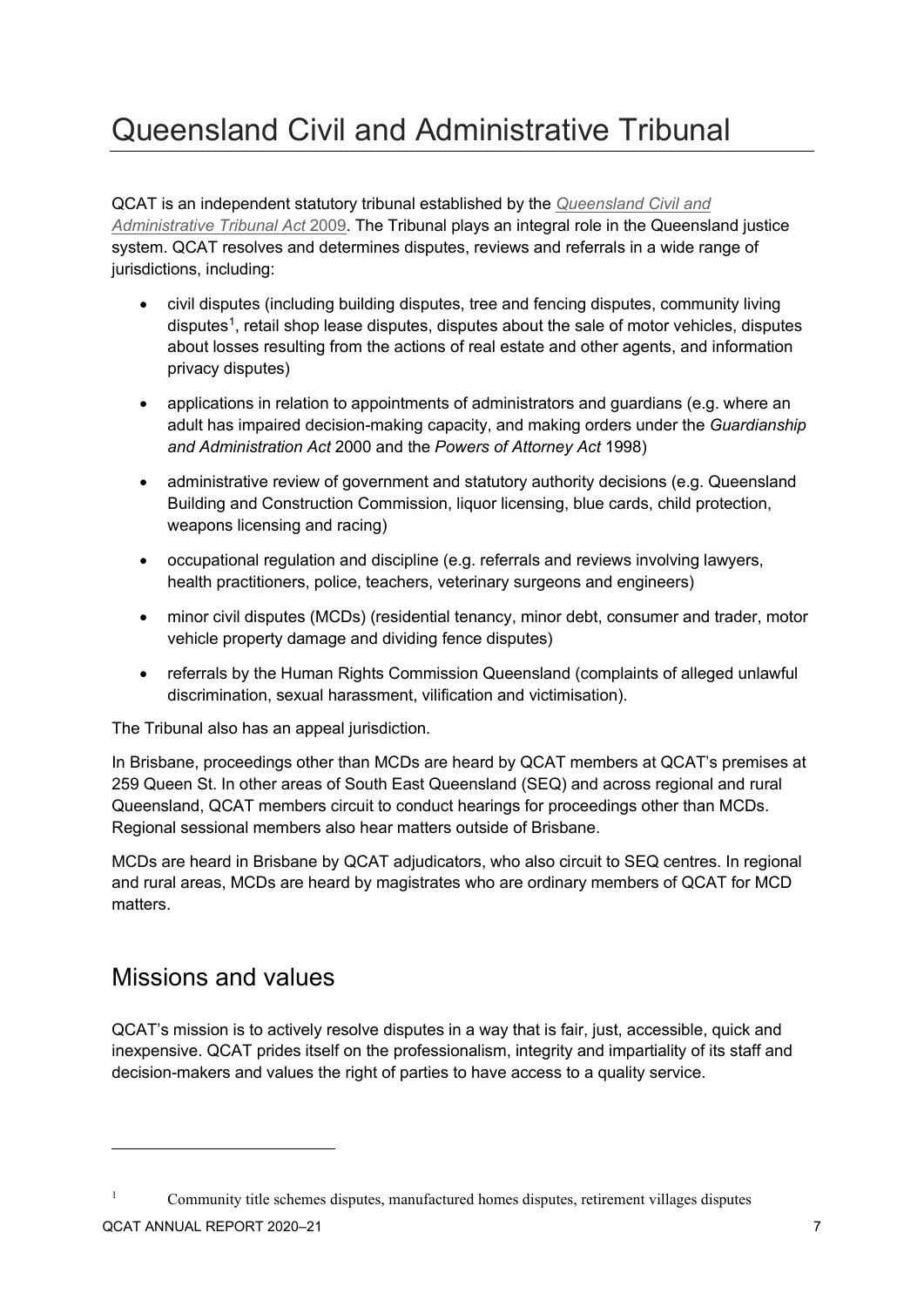### Jurisdiction, powers and functions of the Tribunal

QCAT commenced on 1 December 2009, amalgamating 18 tribunals and 23 jurisdictions. Since then, its range of jurisdictions has been considerably expanded. QCAT's current legislative scheme consists of:

- the *Queensland Civil and Administrative Tribunal Act* 2009 (QCAT Act)
- the *Queensland Civil and Administrative Tribunal Regulation* 2009 (QCAT Regulation)
- the *Queensland Civil and Administrative Tribunal Rules* 2009 (QCAT Rules)
- 181 Acts, in addition to the QCAT Act, confer jurisdiction on QCAT.

QCAT has three different types of jurisdiction: original, review and appellate.

QCAT's **original jurisdiction** covers three broad operational areas: human rights (for example, applications to appoint guardians under the *Guardianship and Administration Act* 2000); civil disputes (e.g. disputes about retail shop leases; residential building and minor civil disputes of \$25,000 or under); and disciplinary (e.g. applications seeking disciplinary orders against solicitors under the *Legal Profession Act* 2007)*.* 

QCAT's **review jurisdiction** is conferred by enabling Acts and provides for QCAT to review administrative decisions made by government agencies and disciplinary bodies under enabling Acts. The review is conducted by way of fresh hearing on the merits.

QCAT's **appellate jurisdiction**, sitting as the Appeal Tribunal, provides for QCAT to hear appeals against decisions made by non-judicial members in its original and review jurisdictions, as well as decisions of other entities under enabling Acts.

### The Tribunal

Broadly speaking, the Tribunal's function is to determine proceedings filed by parties. All Tribunal decision-makers are independent statutory appointees, appointed by Governor-in-Council on the recommendation of the Attorney-General.

Members generally sit across, and hear proceedings in, a range of jurisdictional areas. Adjudicators determine minor civil disputes. There is also a program, (presently in abeyance due to COVID-19 limitations) under which Justices of the Peace may sit as a panel of two (including one legally qualified JP) in minor civil disputes where the claim is for \$5000 or less.

As at 30 June 2021, the Tribunal comprised:

- the President, who is a Supreme Court Judge
- the Deputy President, who is a District Court Judge
- 4 Senior Members
- 9 full-time Members
- 4 part-time Members
- 4 Judicial Sessional Members
- 102 Sessional Members
- 6 full-time Adjudicators
- 4 part-time Adjudicators
- 45 Justices of the Peace.

Details are contained in **[Appendix 1](#page-27-0)**.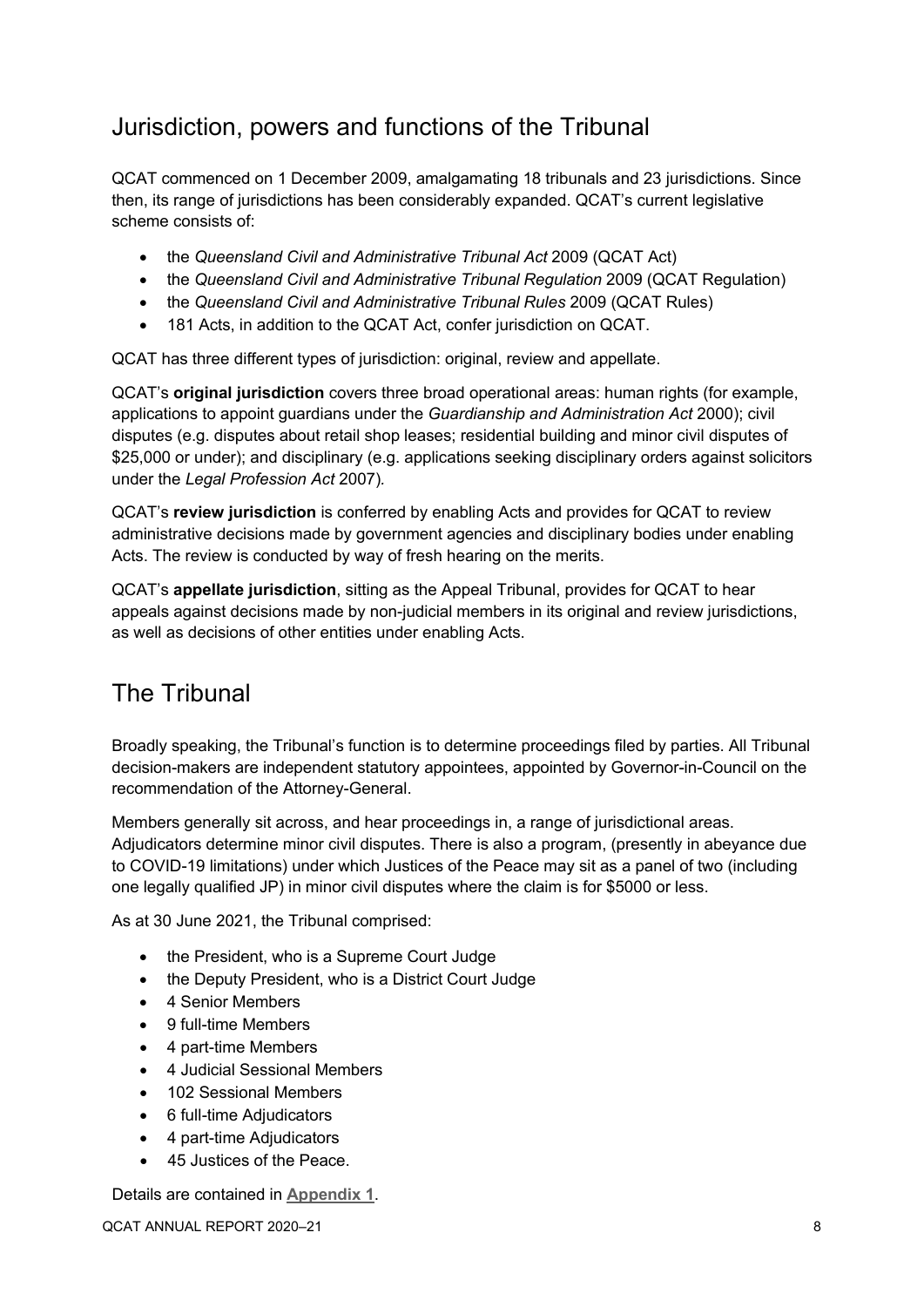# <span id="page-8-0"></span>QCAT registry

The QCAT registry is the registry for the Tribunal.

The role of the QCAT registry, led by the Executive Director and Principal Registrar, is to provide administrative support for the Tribunal.

QCAT's registry is in Brisbane.

Local Magistrates Courts act as the QCAT registry across regional and rural Queensland and in South East Queensland (excluding Brisbane). Outside Brisbane, Magistrates Courts registry staff accept QCAT applications and supporting documents, receive application fees and assign hearing dates.

QCAT's registry is comprised of:

- The Human Rights Division (HuRD)
- The Civil, Administrative and Disciplinary Division (CAD)
- Client Services
- Operations Support
- Corporate Services.

#### Registry workforce

QCAT's registry workforce comprises:

- the Executive Director and Principal Registrar
- the Deputy Principal Registrar
- CAD Registrar
- HuRD Registrar
- 123.5 permanent registry positions
- 4 senior member associates (temporary positions).

The QCAT registry management team details are listed in **[Appendix 1.](#page-27-0)**

QCAT is proud to support flexible working arrangements for people managing tertiary study, family commitments and other personal responsibilities. Sixteen staff work part-time and all staff are encouraged to make use of flexible work patterns. QCAT has a high ratio of female staff at 74 per cent. The management team has an even gender split.

### Code of conduct

The QCAT registry abides by the Queensland public service [Code of Conduct](https://www.forgov.qld.gov.au/file/11856/download?token=_56PSLue) that specifies behavioural and service standards.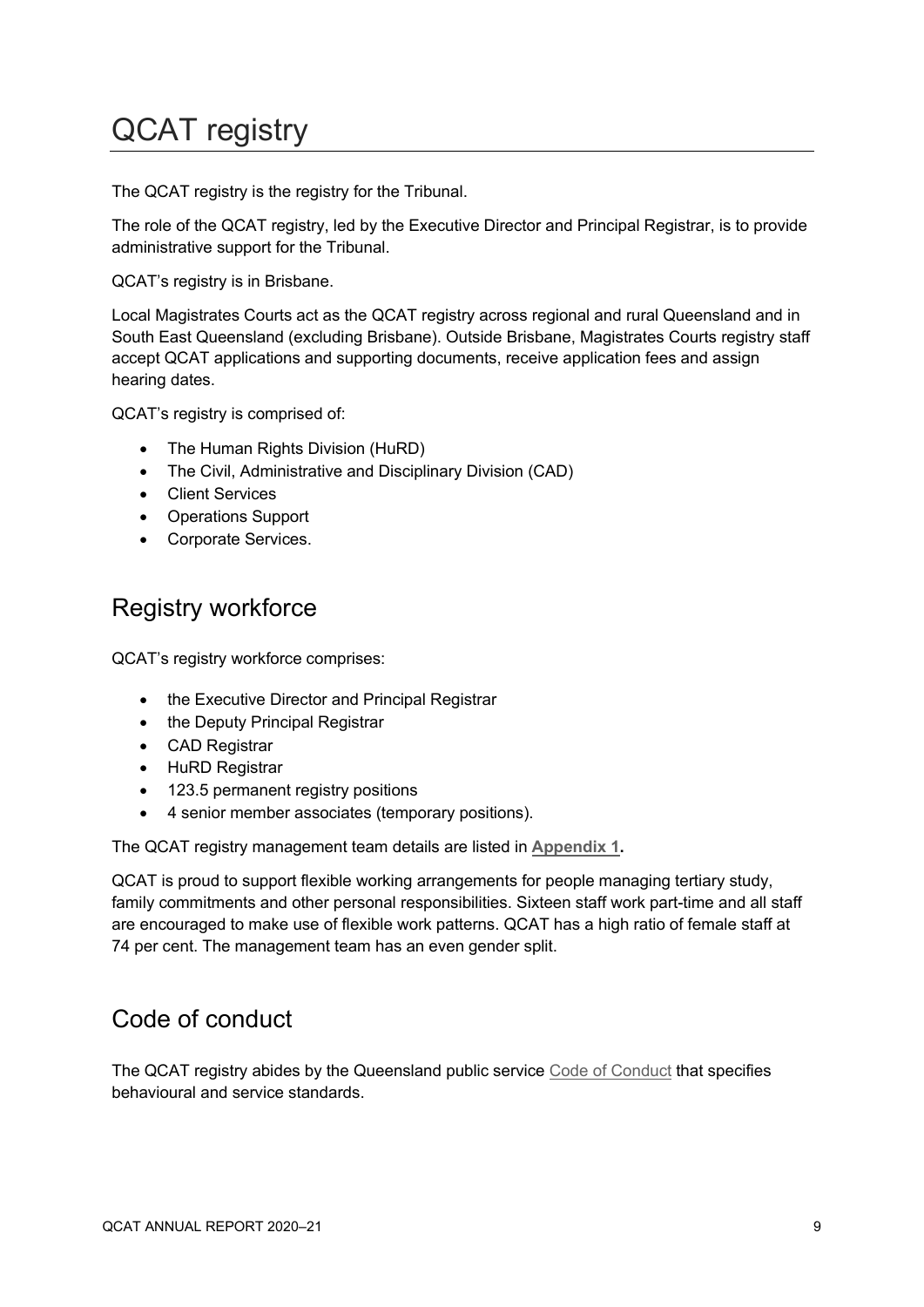### <span id="page-9-0"></span>Finances

| Government appropriation \$23.455M     |
|----------------------------------------|
| Revenue from fees for service \$3.680M |
| Total operating expenses \$27.135M     |

QCAT receives funding through government appropriation and through fees for service.

### At a glance

| 28,727<br>cases finalised | 83,522<br>calls answered              | 19,400*<br>proceedings<br>scheduled | 79%<br>user satisfaction                    | 10,189<br>counter enquiries           |
|---------------------------|---------------------------------------|-------------------------------------|---------------------------------------------|---------------------------------------|
| 94%<br>clearance rate     | 9.95 minutes<br>call response<br>time | \$945<br>Average cost<br>per matter | 563<br>confirmed<br>interpreter<br>bookings | 21,241<br>searches of QCAT<br>records |

\*Excludes MCD's

### <span id="page-9-1"></span>Workload and outcomes

The reporting period saw a fall in cases lodged for the first time in many years, due to the impact of COVID-19 related lockdowns and the *COVID-19 Emergency Response Act* 2020.

However, several jurisdictions experienced a significant increase in lodgements. The areas that have grown are complex jurisdictions - such as general administrative review (35 per cent), occupational regulation (6 per cent), guardianship (5 per cent) and appeal (3 per cent) - requiring significant resources from both the Tribunal and Registry.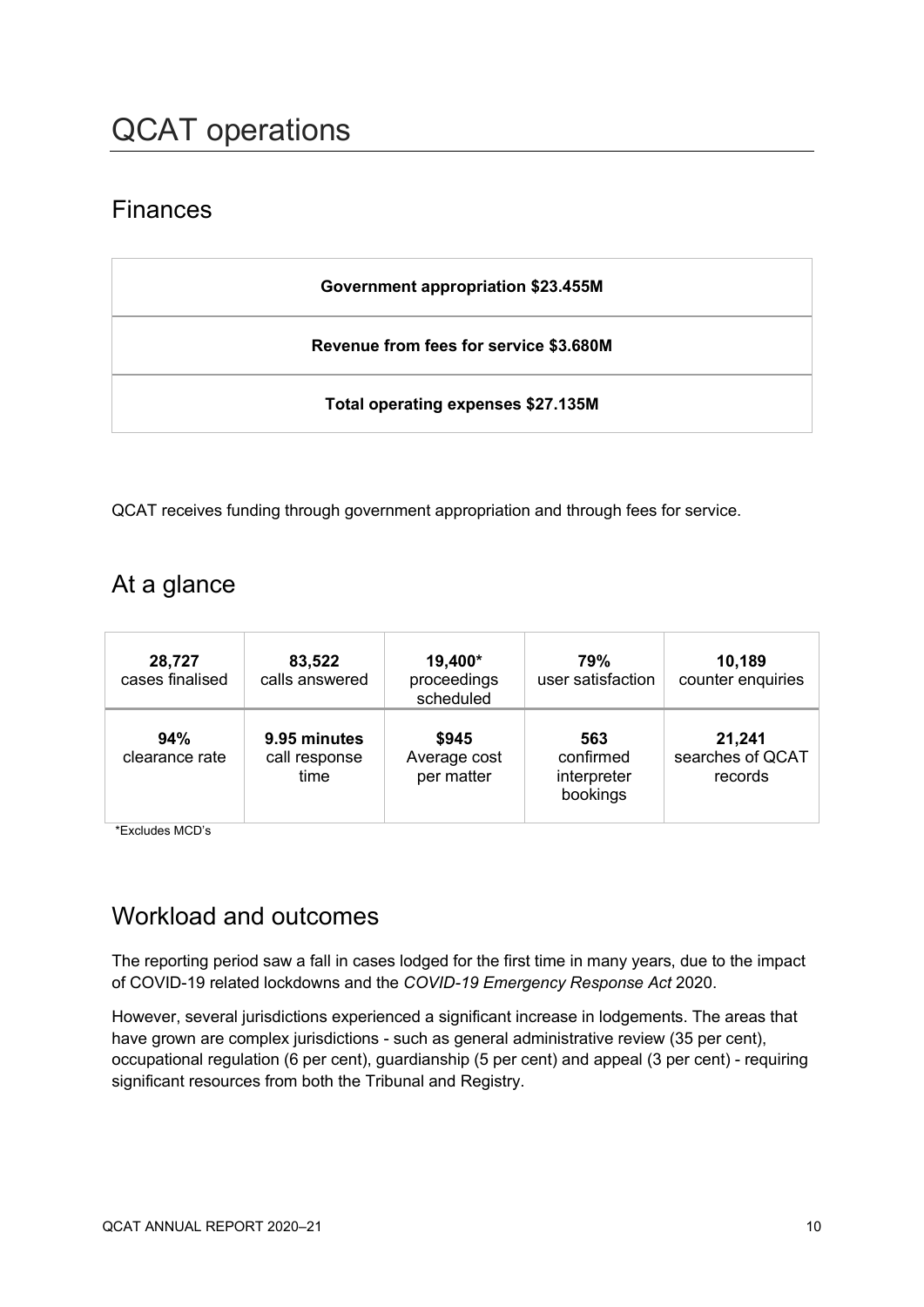| <b>Service performance</b><br>criteria           | $2015 - 16$     | 2016-17         | $2017 - 18$      | $2018 - 19$     | $2019 - 20$     | 2020-21         |
|--------------------------------------------------|-----------------|-----------------|------------------|-----------------|-----------------|-----------------|
| Cases lodged                                     | 30,073          | 30,858          | 31,229           | 31,592          | 31,657          | 30,631          |
| Cases finalised                                  | 30,029          | 29,736          | 31,326           | 30,395          | 30,610          | 28,727          |
| 1300 calls managed                               | 112,370         | 107,313         | 112,515          | 83,426          | 86,847          | 83,522          |
| Call response time<br>(average)                  | 3.17<br>minutes | 3.53<br>minutes | 15.51<br>minutes | 6.87<br>minutes | 7.82<br>minutes | 9.95<br>minutes |
| Search request of QCAT<br>records                | 16,772          | 16,136          | 15,866           | 13,764          | 15,206          | 21,241          |
| Counter enquiries                                | 11,955          | 10,803          | 13,418           | 12,929          | 13,141          | 10,189          |
| Proceedings scheduled*                           | 17,607          | 17,728          | 18,428           | 18,428          | 19,929          | 19,400          |
| Cost per matter (average)                        | \$721           | \$728           | \$717            | \$777           | \$866           | \$945           |
| Interpreter and translation<br>services provided | 290             | 347             | 347              | 347             | 329             | 563             |
| Complaint rate                                   | 0.90%           | 0.70%           | 0.90%            | 1.10%           | 0.56%           | 0.52%           |
| User satisfaction rating                         | 82%             | 82%             | 81%              | 82%             | 82%             | 79%             |

**Table 1** provides an overview of operations.

Table 1: Overview of operations. \*Proceedings scheduled exclude minor civil disputes proceedings.

#### Clearance rates

QCAT achieved a clearance rate of 94 per cent in 2020-21, which was six per cent below the service delivery standard and three percent lower than 2019-20. Further discussion on clearance rates can be found in the [COVID-19 section.](#page-13-1)





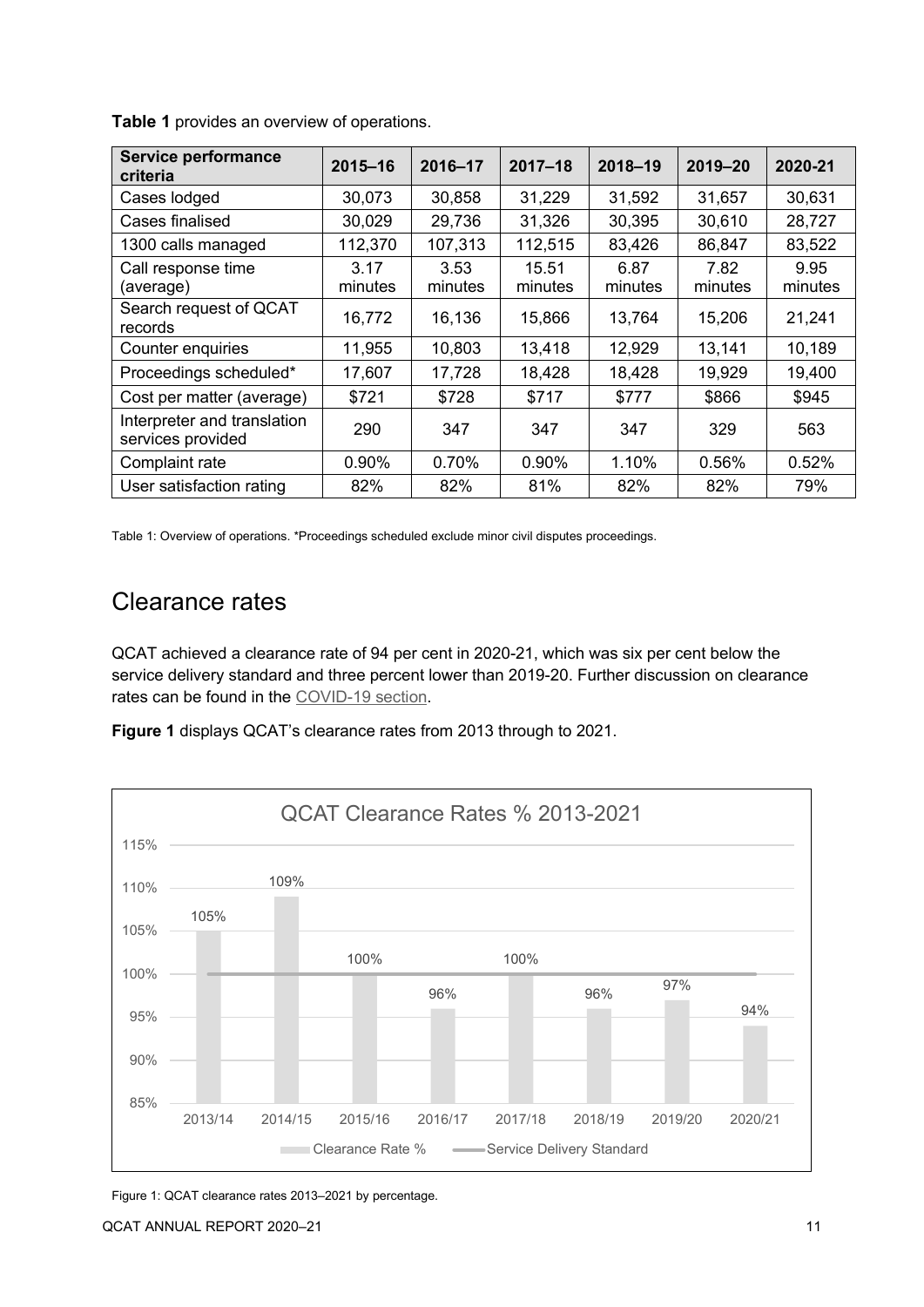**Table 2** details cases pending over the past five years.

|                        | 2016-17 | $2017 - 18$ | 2018-19 | 2019-20 | 2020-21 | $\%$<br>difference |
|------------------------|---------|-------------|---------|---------|---------|--------------------|
| Cases pending          | 6,262   | 6,165       | 7,362   | 8,409   | 10,313  | 23%                |
| Overall clearance rate | 96%     | 100%        | 96%     | 97%     | 94%     | $-3%$              |

Table 2: Number of QCAT cases pending at 30 June 2021 and percentage difference 2019-20 and 2020-21 financial years. Excludes MCD applications that were received by Magistrates Courts outside of SEQ.

### Outcomes by jurisdiction

QCAT is required to report the number and nature of matters (lodgements), the outcome of matters (clearance rates) and the number and nature of outstanding matters (pending at period end).

|                                        | Lodgements  |             | <b>Clearance rates</b> |             |               | Pending at period<br>end |             |             |        |
|----------------------------------------|-------------|-------------|------------------------|-------------|---------------|--------------------------|-------------|-------------|--------|
|                                        | 2019-<br>20 | 2020-<br>21 | % diff                 | 2019-<br>20 | 2020<br>$-21$ | $\%$<br>diff             | 2019-<br>20 | 2020-<br>21 | % diff |
| <b>Human Rights</b>                    |             |             |                        |             |               |                          |             |             |        |
| Anti-discrimination                    | 78          | 64          | $-18%$                 | 91%         | 98%           | 7%                       | 68          | 69          | 1%     |
| Children                               | 458         | 507         | 11%                    | 79%         | 82%           | 3%                       | 391         | 480         | 23%    |
| Guardianship                           | 13,724      | 14,376      | 5%                     | 97%         | 88%           | -9%                      | 3,949       | 5,680       | 44%    |
|                                        |             |             |                        |             |               |                          |             |             |        |
| <b>Building</b>                        | 304         | 297         | $-2%$                  | 102%        | 78%           | $-24%$                   | 262         | 326         | 24%    |
| Retail shop leases                     | 178         | 172         | $-3%$                  | 91%         | 80%           | $-11%$                   | 127         | 162         | 28%    |
| Minor civil disputes                   | 15,125*     | 13,185      | $-13%$                 | 99%         | 103%          | 4%                       | 2,061       | 1,688       | $-18%$ |
| <b>Motor Vehicles</b>                  | 237         | 249         | 5%                     | 49%         | 91%           | 42%                      | 122         | 145         | 19%    |
| Other civil disputes                   | 120         | 98          | $-18%$                 | 98%         | 98%           | 0%                       | 190         | 192         | 1%     |
| Neighbourhood<br>disputes              | 184         | 233         | 27%                    | 82%         | 56%           | $-26%$                   | 157         | 259         | 65%    |
| <b>Administrative and disciplinary</b> |             |             |                        |             |               |                          |             |             |        |
| General administrative<br>review       | 491         | 665         | 35%                    | 85%         | 64%           | $-21%$                   | 440         | 682         | 55%    |
| Occupational<br>regulation             | 371         | 392         | 6%                     | 100%        | 103%          | 3%                       | 305         | 294         | $-4%$  |
| <b>Appeals</b>                         |             |             |                        |             |               |                          |             |             |        |
| <b>QCAT Appeal Tribunal</b>            | 371         | 381         | 3%                     | 87%         | 101%          | 14%                      | 332         | 329         | $-1%$  |
| <b>Re-openings and renewals</b>        |             |             |                        |             |               |                          |             |             |        |
| Re-openings                            | 16          | 11          | $-31%$                 | 113%        | 82%           | $-31%$                   | 5           | 7           | 40%    |
| <b>Renewals</b>                        | 0           | 1           | 100%                   | 0%          | 100%          | 100%                     | $\Omega$    | 0           | $0\%$  |

Table 3: Outcomes by jurisdiction. \*Excludes 5,553 MCD applications that were received by QCAT and dealt with by Magistrates outside of SEQ.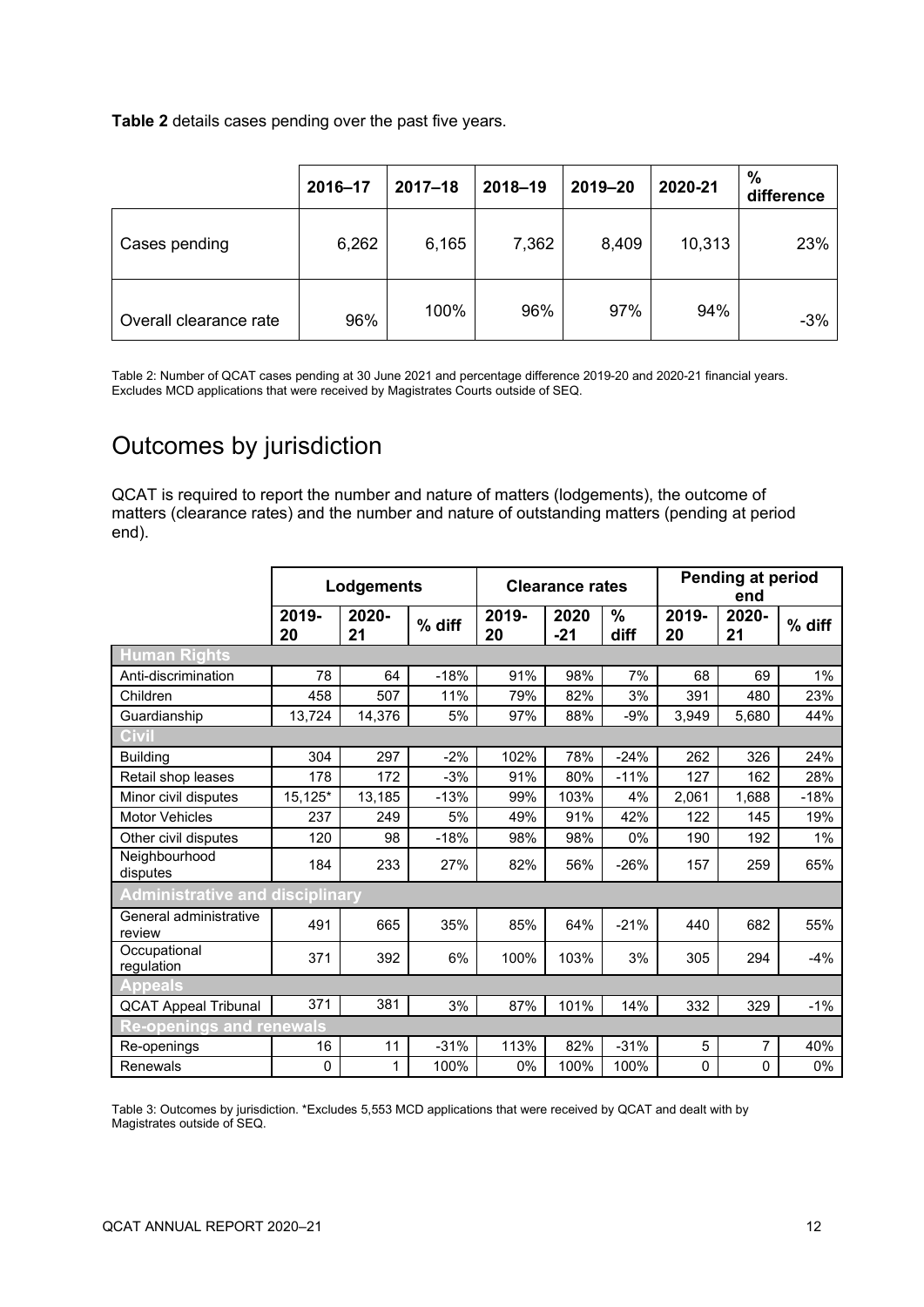|                             | <b>Lodgements</b> |         |        | <b>Clearance rates</b> |         |        |
|-----------------------------|-------------------|---------|--------|------------------------|---------|--------|
|                             | 2019-20           | 2020-21 | % diff | 2019-20                | 2020-21 | % diff |
| <b>MINOR CIVIL DISPUTES</b> |                   |         |        |                        |         |        |
| <b>SEQ</b>                  | 15,125            | 13,185  | $-13%$ | 99%                    | 103%    | 4%     |
| Non SEQ                     | 6,652             | 5,553   | $-17%$ | 105%                   | 103%    | $-2\%$ |
| <b>Total</b>                | 21,777            | 18,738  |        |                        |         |        |
| Tenancy – urgent            |                   |         |        |                        |         |        |
| <b>SEQ</b>                  | 5,838             | 4,775   | $-18%$ | 103%                   | 97%     | -6%    |
| Non SEQ                     | 2,449             | 1,932   | $-21%$ | 103%                   | 98%     | -5%    |
| sub-total                   | 8.287             | 6,707   |        |                        |         |        |
| Tenancy – non-urgent        |                   |         |        |                        |         |        |
| <b>SEQ</b>                  | 3,263             | 3,342   | 2%     | 90%                    | 100%    | 10%    |
| Non SEQ                     | 1,775             | 1,588   | $-11%$ | 101%                   | 103%    | 3%     |
| sub-total                   | 5,038             | 4,930   |        |                        |         |        |
| Other MCD's                 |                   |         |        |                        |         |        |
| <b>SEQ</b>                  | 6,024             | 5,068   | $-16%$ | 99%                    | 111%    | 12%    |
| Non SEQ                     | 2,428             | 2,033   | $-16%$ | 109%                   | 106%    | $-3%$  |
| sub-total                   | 8,452             | 7,101   |        |                        |         |        |

One of the largest QCAT jurisdictions is minor civil disputes, details of which are in **Table 4** below.

Table 4: Minor Civil Disputes broken down by Residential Tenancy & Other MCD matters.

### Reserved decisions

As at 30 June 2021, QCAT had 113 outstanding reserved decisions (a decision that is not made at the hearing as it requires further consideration and is given a later date), which is 6 higher than at June 2020. Of these decisions, 50 were outstanding for less than 90 days, 28 between 90 and 180 days, and 35 for more than 180 days.

### **Complaints**

QCAT had a low complaint rate of 0.52 per cent for 2020-21, the lowest reported in the past five years. A total of 150 complaints were received during the reporting year. The majority of complaints received concerned QCAT's service delivery and policies and procedures. Over the past five years, the complaint rate has remained within the range of 0.5 per cent to 1.1 per cent (see **[Table 1](#page-9-1)**).

### Open data

The [Queensland Government's Open Data website](https://data.qld.gov.au/dataset/qcat-matters) details the volume of 2020-21 QCAT application lodgements listed by postcode.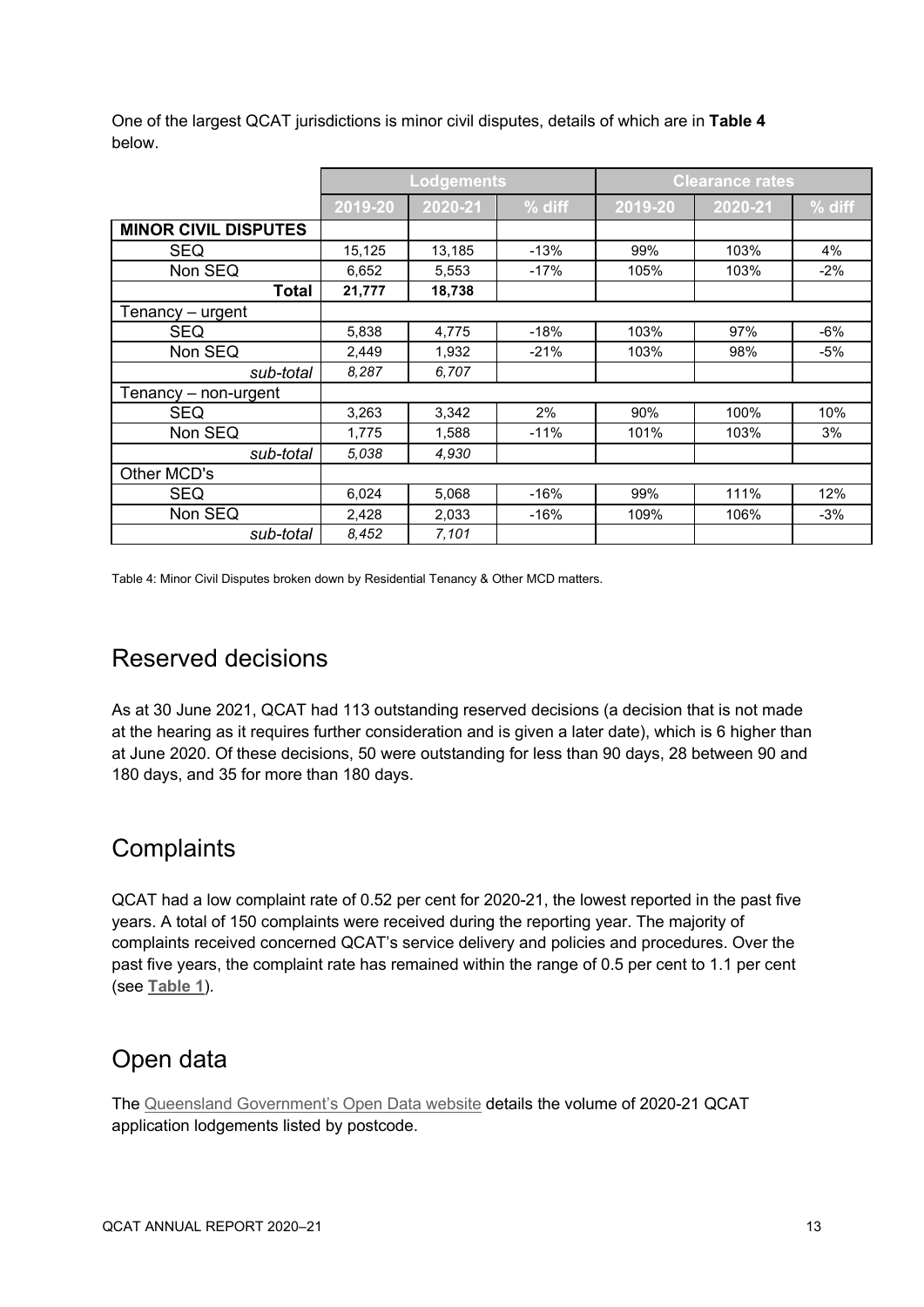# <span id="page-13-0"></span>QCAT and COVID-19

On 30 July 2020, the QCAT President issued Practice Directions No. 7 and 8 of 2020. The Practice Directions applied to all QCAT hearings listed to be heard in Brisbane and South East Queensland Magistrates Courts during the period of 3 August to 31 August 2020. Some hearings were to proceed by remote conferencing while others were to be adjourned to a date to be fixed.

On 2 September 2020, the QCAT President revised Practice Directions No. 6, 7, 8 and issued Practice Direction 9 of 2020, which commenced a staged resumption to QCAT's business as usual operations including the option for "in person" hearings. This applied to all QCAT matters across Brisbane and South East Queensland Magistrates Courts excluding Directions Hearings, Compulsory Conferences and Mediations which were all to continue by remote conferencing. Any hearings in the regional Magistrates Courts were subject to the direction of the Chief Magistrate and relevant Regional Coordinating Magistrate.

Guardianship matters were the first to allow in person hearings, with an option for parties to elect to attend by remote conferencing should they wish. All other QCAT matters followed from 14 September 2020, with any person attending a QCAT hearing required to complete and sign a QCAT COVID-19 declaration for the purposes of contact tracing.

On 8 January 2021, the QCAT President issued Practice Direction No. 1 of 2021 in response to the announcement of a lockdown in Greater Brisbane from 8 January to 11 January 2021. All QCAT hearings listed to be heard in Brisbane on 11 and 12 January 2021 were adjourned to a date to be fixed. This impacted mainly on MCD matters, which had been scheduled for hearing on those days to alleviate the COVID-19 related backlog.

The next lockdown for the Greater Brisbane region occurred from 5pm on Monday, 29 March to 5pm Thursday 1 April 2021. All QCAT scheduled hearings in Brisbane and affected Magistrates Courts in South East Queensland were conducted by remote conferencing (rather than adjourning the matters) with the arrangements continuing until 9 April 2021, after Easter.

From 28 June 2021, in lieu of QCAT's COVID-19 declaration, QCAT commenced using the Check-In Qld app for all in person attendances for the purposes of contact tracing.

From 29 June 2021, South East Queensland, Townsville (including Magnetic Island) and Palm Island went into lockdown for 3 days. All QCAT hearings affected were conducted by remote conferencing.

The essential justice services which QCAT provides to Queenslanders needed to continue throughout lockdown periods. As a consequence of QCAT's paper-based file management system, the majority of QCAT staff and members cannot work from home. Following the announcement of a lockdown, QCAT staff contact all relevant persons to advise of any changes to the hearing, including the modified arrangements such as hearings by remote conferencing.

<span id="page-13-1"></span>QCAT achieved a clearance rate of 94 per cent in 2020-21, which was six per cent below the service delivery standard, and a decrease of three per cent from 2019-20.

Due to the ongoing COVID-19 restrictions in the reporting period, QCAT saw an increase in adjourned matters which increased significantly due to the lockdowns in January and March 2021.

On 6 April 2021, QCAT instigated a dedicated COVID-19 related backlog team of eight registry officers to clear matters filed but not processed. It started with 624 guardianship applications and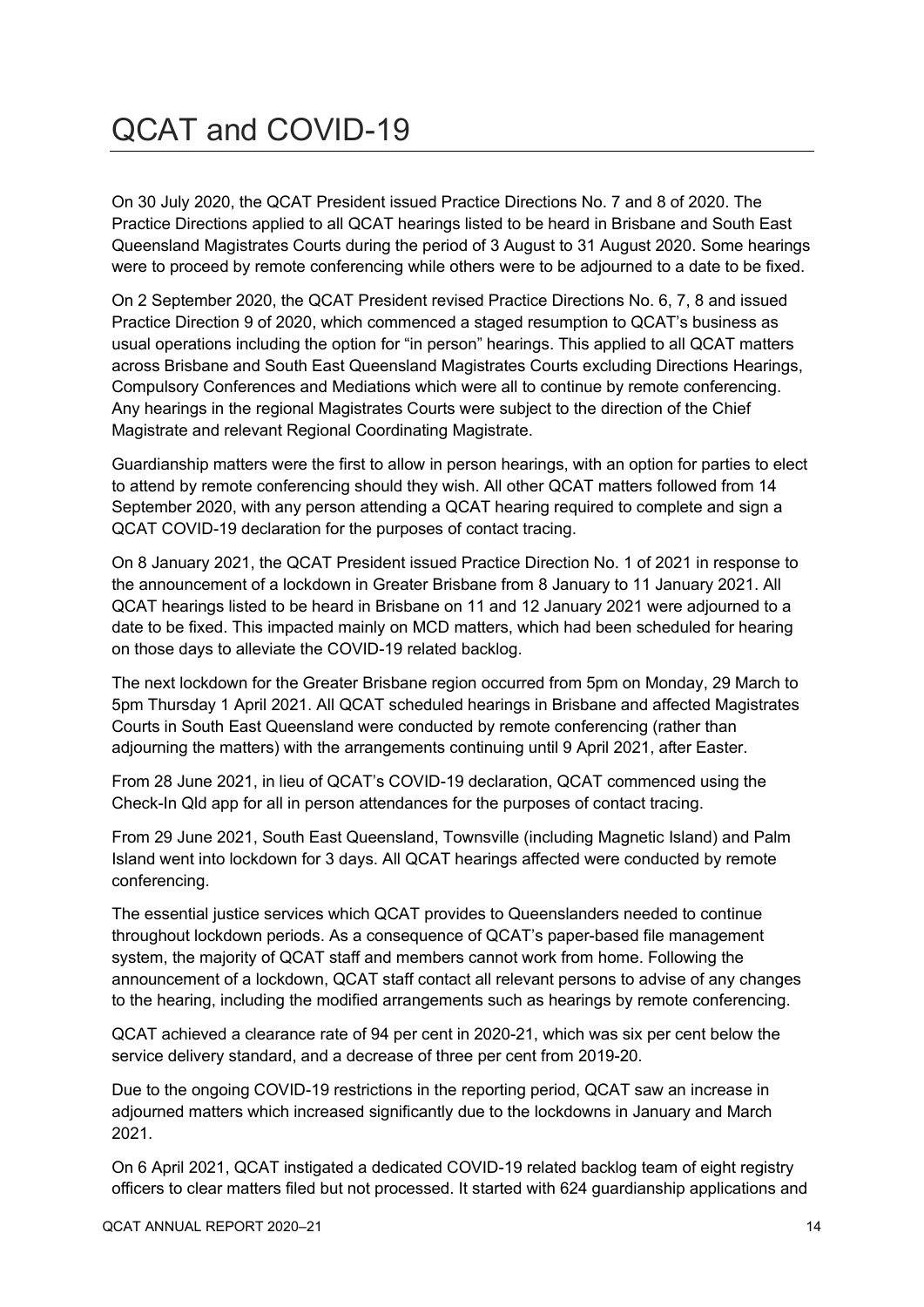309 CAD applications, including applications for directions and interlocutory applications, as well as correspondence and file bring-ups.

By the second week of June 2021, the majority of these tasks had been progressed, apart from a small number of interlocutory applications.

For the rest of June, the backlog team assisted both HuRD and CAD registry officers with the processing of applications and tasks that were received post 1 April.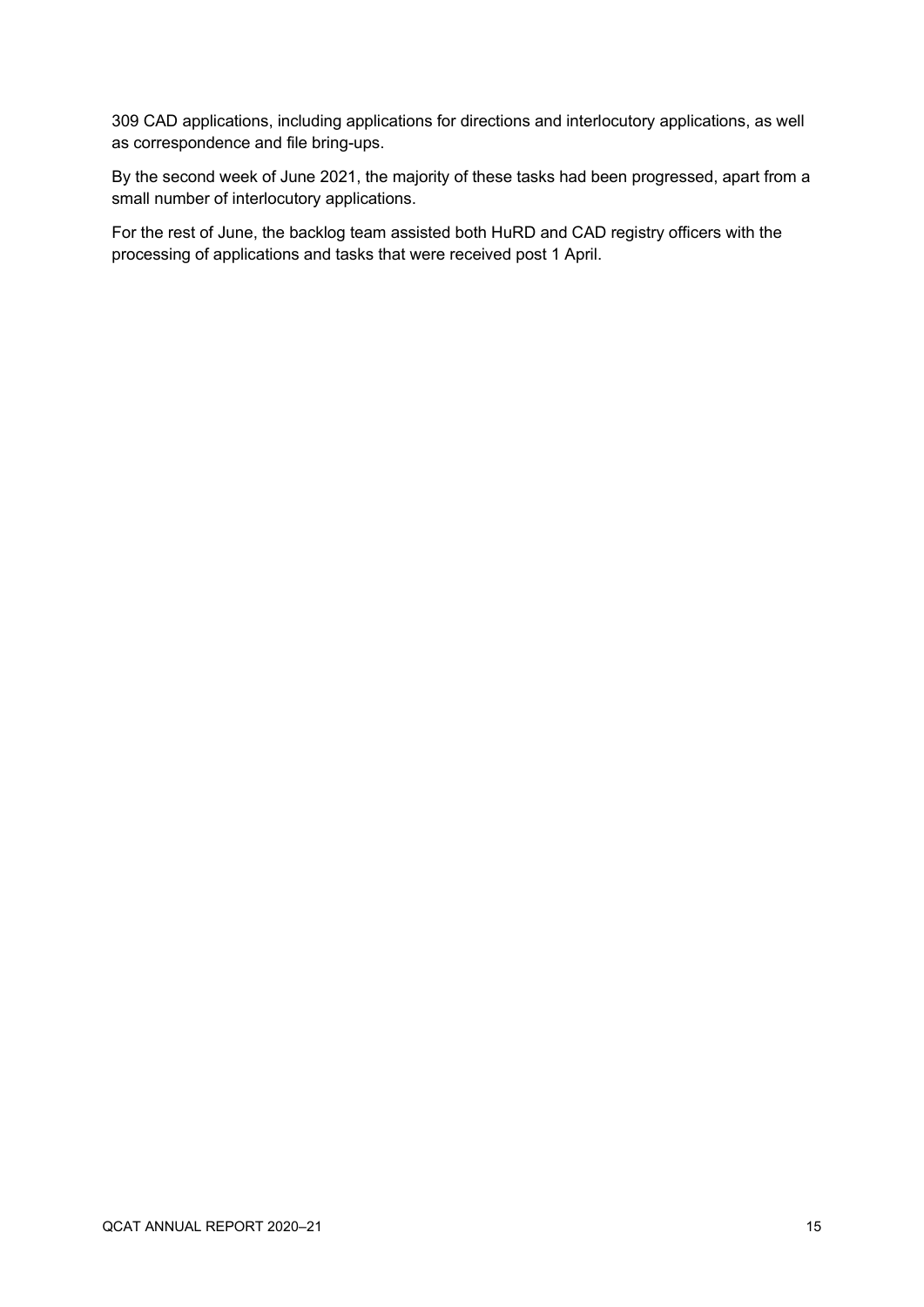## <span id="page-15-0"></span>Trends and issues

### Digital transformation

One of QCAT's business transformation goals is digitising the work of QCAT's registry.

QCAT's current business is heavily paper based, with all files held in paper format.

QCAT and the Magistrates Court are currently using a 30-year-old computer system to manage civil claims across Queensland.

During 2020-21, QCAT worked closely with the DJAG ICT Strategy Implementation Program to assist in developing a new case management system, with features including managing lodgements, payment of fees, self-service for parties to upload evidence and materials, scheduling, and file management tools. The initial focus of this new case management system is on MCDs and this project will give QCAT the capability to change its business operations by having an electronic case management system which it is anticipated will largely eliminate the need for paper files.

Digitising files should reduce registry workload pressures and allow registry staff to be reprioritised from the manual tasks. Registry caseloads should become more manageable and current manual processes will be automated. This will allow the Registry to redeploy staff into areas which will enhance and improve its core work of providing administrative support to the Tribunal.

For the Tribunal, it is anticipated that ensuring all documents filed are immediately available electronically to a decision-maker and fully searchable will provide significant benefits in determining proceedings.

Subject to funding being made available, it is anticipated this system will ultimately roll out to all lists.

The current project timetable will see the new civil case management system implemented for MCDs in the next reporting period.

### Business transformation

Following its establishment in 2019-20, QCAT Registry's Business Transformation Office (BTO) continues to implement projects designed to enhance and improve QCAT's organisation, how work is managed amid continuing workload pressures, and improve client service in designing new business processes. During 2020-21, the BTO was significantly involved in responding to and implementing necessary changes as a result of the ongoing COVID-19 pandemic, including accommodation, business continuity planning, and relevant policies and procedures to enable the Tribunal to continue operating in accordance with mandatory COVID-19 restrictions.

In 2019-20, QCAT undertook Phase 1 of a 3-year business transformation project, which saw Consultants Bushell & Cornish conduct a review involving an intensive analysis of the business processes of Client Services and MCD areas. That review led to 13 recommendations on how to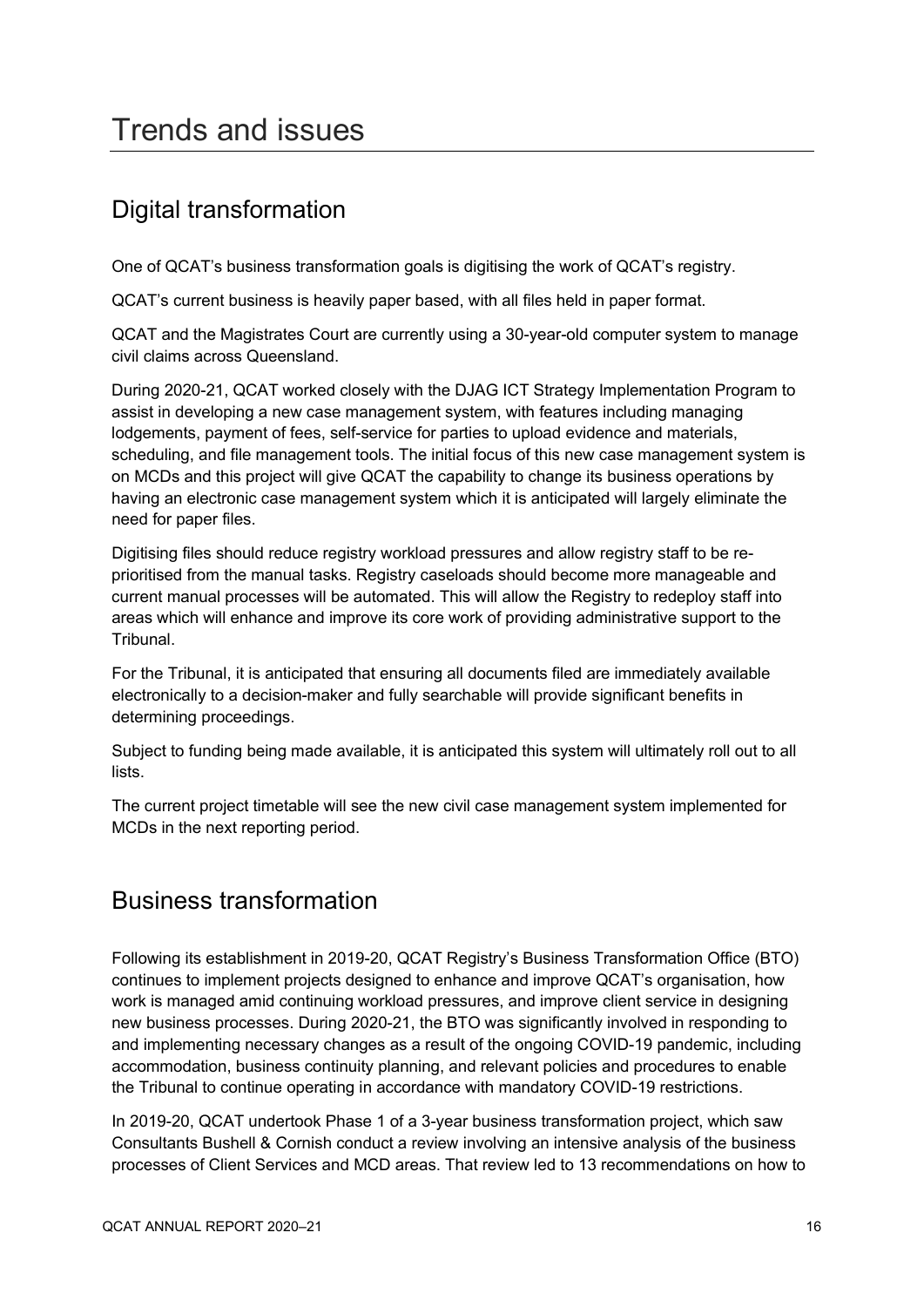reduce process waste and achieve excellence in the registry. These recommendations were implemented throughout 2020-21.

During the 2020-21 reporting period, key achievements of the BTO included:

- working with the Tribunal in delivery of Phase 2 Business Transformation implementing the guardianship reform project (see page 25)
- review of 9 guardianship and administration application forms, approved by the Rules **Committee**
- review of 20 minor civil dispute application forms, approved by the Rules Committee
- implementation of the Consultants Bushell & Cornish review recommendations
- development and implementation of the *QCAT Working for Queensland Action Plan 2020-21*, working with the QCAT Change Champions
- development of a bespoke training program for registry staff as part of QCAT's Leadership and Capability Development
- continuation of development and planning for a new civil case management system, and
- maintenance of reporting oversight for the QCAT Governance Group, annual report, and regular reporting.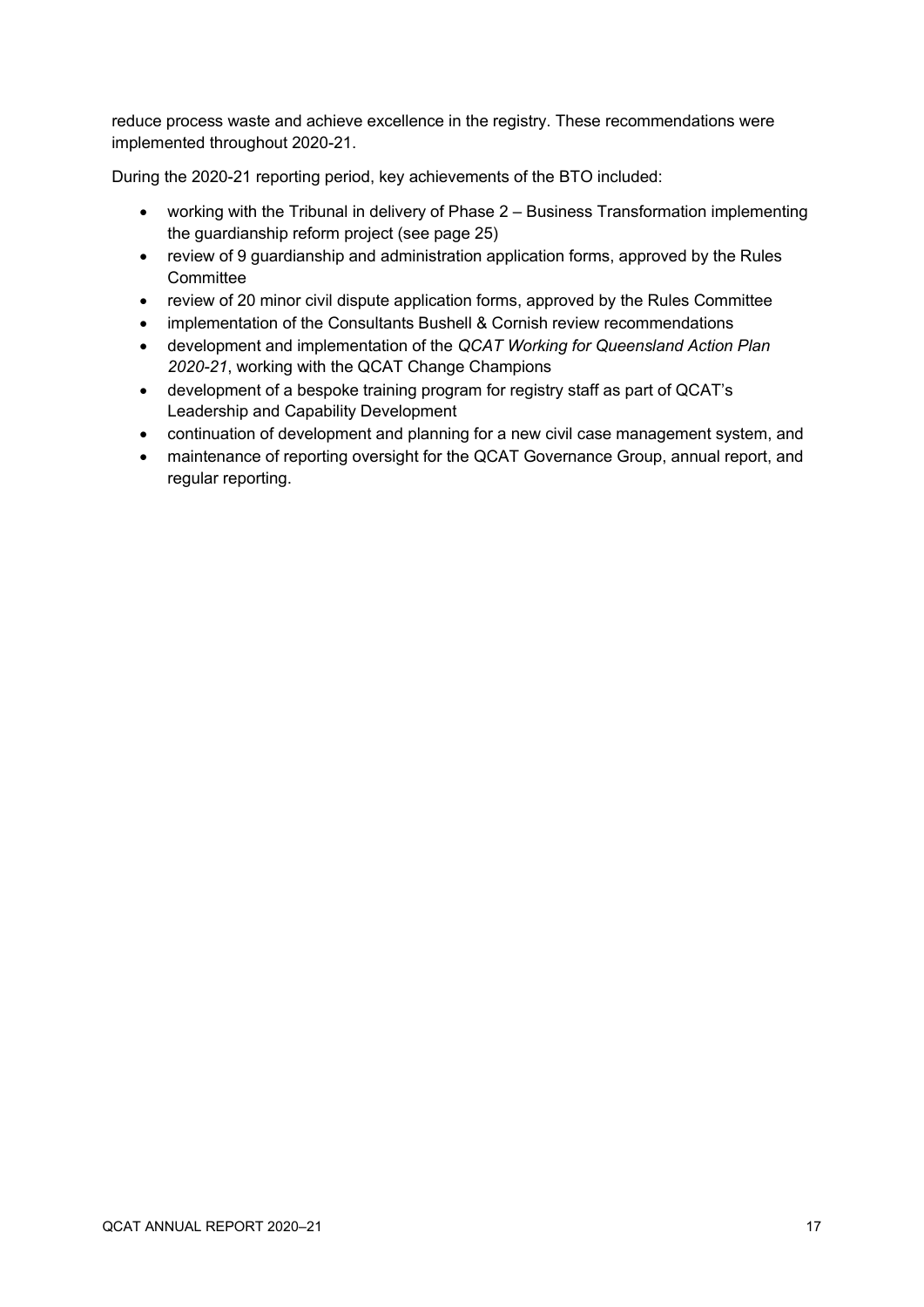# <span id="page-17-0"></span>Human rights division

In its human rights division, the Tribunal exercises functions relating to:

- guardianship and administration
- child protection
- anti-discrimination.

### Guardianship and administration

Lodgements in the guardianship jurisdiction increased by five per cent in 2020-21; an additional 652 matters. The guardianship clearance rate during the 2020-21 reporting period was 88 per cent, which is a significant decrease from the previous year's result of 97 per cent.

Section 83 of the *Guardianship and Administration Act* 2000 requires QCAT to report on:

- the number and type of limitation orders made by the tribunal, and
- the number of applications, approvals and orders made under chapter 5B of the Act during the year.

**Tables 6, 7 [and 8, which are set out in Appendix 2,](#page-32-0)** provide the information for those reports.

On 26 March 2019, the *Guardianship and Administration and Other Legislation Amendment Act* 2019 was passed by Parliament. The Act aims to improve the clarity and efficiency of the guardianship system and safeguard the rights of Queenslanders with impaired capacity.

Key changes to the current guardianship legislation giving QCAT increased jurisdiction include:

- enabling QCAT to appoint an administrator for a missing person where QCAT is satisfied that the person is a missing person and that without an appointment the person's financial interests will be significantly adversely affected
- giving greater power to QCAT to order an attorney who fails to comply with their obligations to pay compensation.

The provisions of the Act affecting QCAT commenced on 30 November 2020. Considerable work went into preparing for the changes and completing a thorough review of processes and procedures including undertaking a review of all guardianship application forms to ensure they comply with the new provisions.

### Child protection

In its review jurisdiction, the Tribunal is able to review some child protection decisions made by the Department of Children, Youth Justice and Multicultural Affairs, including decisions relating to the removal or placement of children and contact with children under the custody of the Department.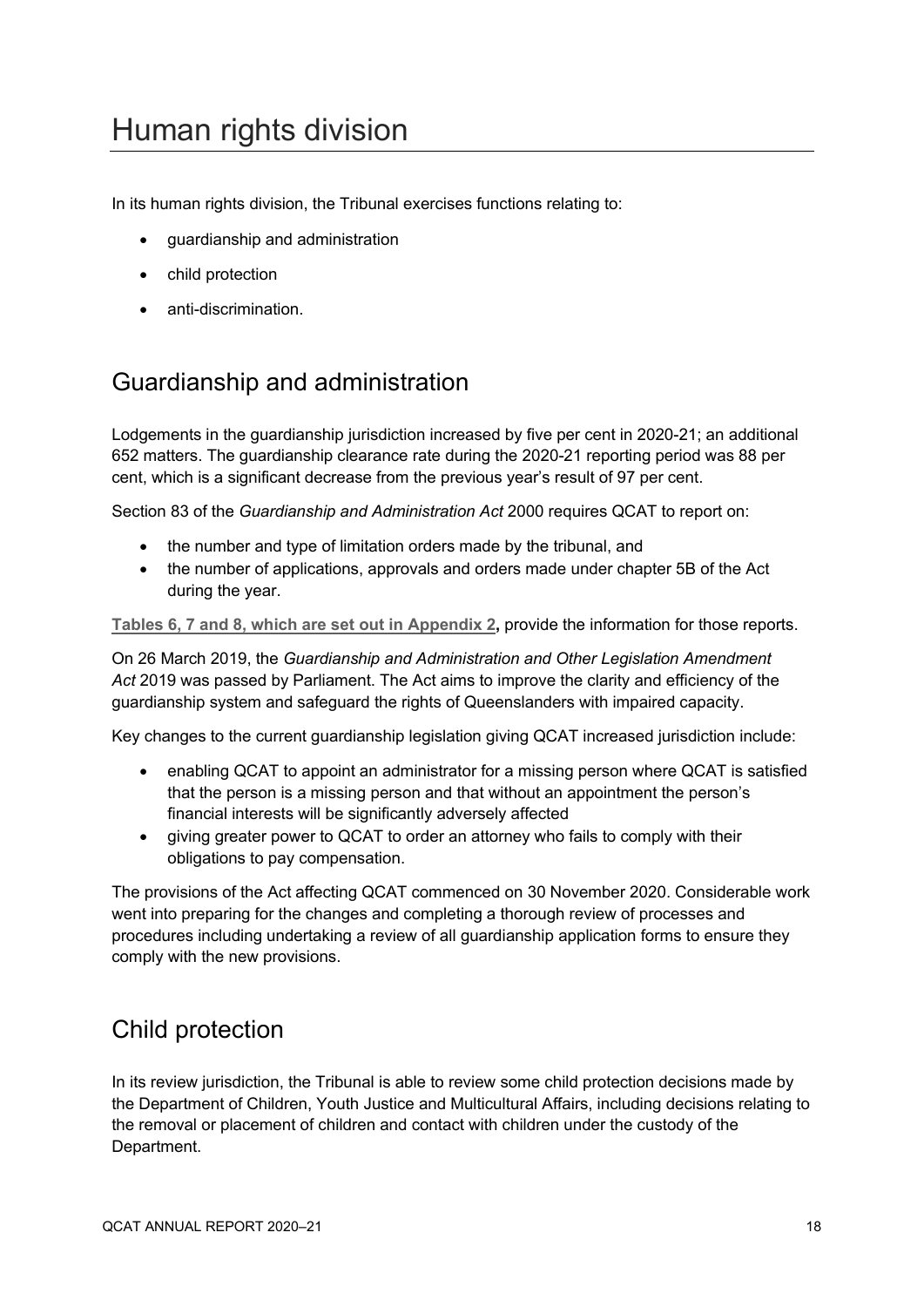In 2020-21, 198 child protection applications were lodged in QCAT. The Tribunal convenes Compulsory Conferences to identify the key areas of concern for applicants and to facilitate agreements. Of the matters which progressed to a compulsory conference, 65 per cent were resolved at the conference.

Ninety-four per cent of all child protection applications were finalised prior to a Tribunal hearing. Particularly given the paramount principle of ensuring the 'safety, wellbeing and best interests' of the child, delays can be occasioned by the need to ensure that all relevant material is before the Tribunal, that there is appropriate representation for the child or opportunity for their views to be expressed, and that all appropriate parties are joined in the proceedings. In a number of cases, the QCAT child protection review proceedings are suspended because of concurrent proceedings before the Childrens Court.

The Tribunal has continued to ensure children have their views heard before the Tribunal. There was direct child involvement in 7 per cent of QCAT child protection proceedings and indirect involvement (e.g. through advocates or representation) in 24 per cent of the proceedings.

#### Anti-discrimination

The Tribunal hears complaints of alleged unlawful discrimination, sexual harassment, vilification, and victimisation after they have been investigated and referred to QCAT by the Queensland Human Rights Commission. Anti-discrimination matters are often complex and resource intensive for the Tribunal.

In the reporting period, 64 matters were referred to QCAT by the Queensland Human Rights Commission. This represents an 18 per cent decrease over the previous reporting period.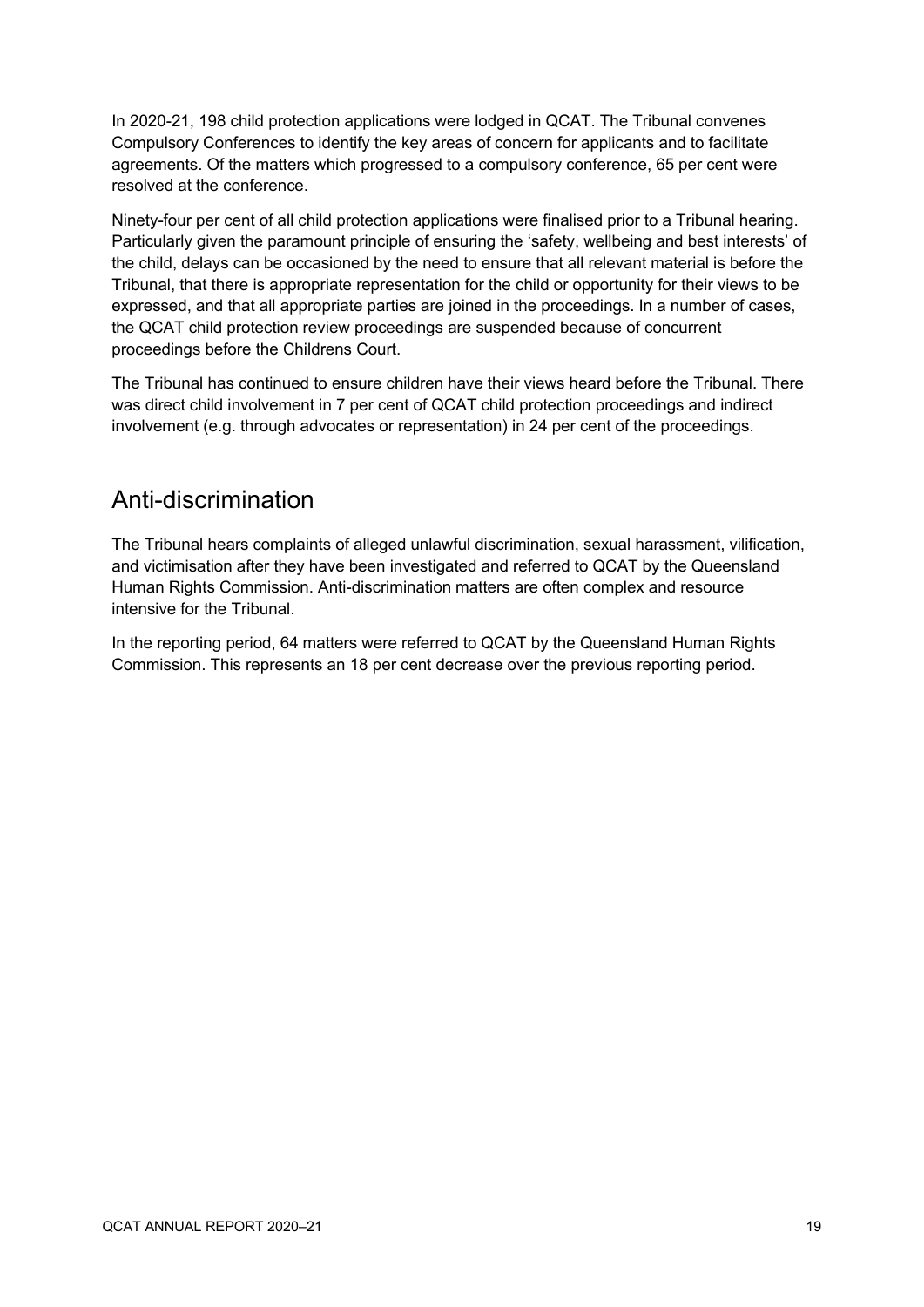# <span id="page-19-0"></span>Civil, administrative and disciplinary division

The Tribunal determines proceedings in a broad range of jurisdictions in its Civil Division and its Administrative and Disciplinary Division, including:

- domestic building disputes (no monetary limit)
- commercial building disputes (no monetary limit, subject to a requirement of consent of the parties where the claim exceeds \$50,000)
- tree disputes
- motor vehicle disputes (up to \$100,000)
- community living disputes (in community title schemes; retirement villages; manufactured home parks)
- retail shop lease disputes (up to \$750,000)
- information privacy disputes
- occupational regulation and disciplinary matters
- review of a large variety of administrative decisions made by government decision-makers.

Overall lodgements have increased in the CAD lists by 12 per cent, with a significant increase in other civil disputes (40 per cent) and smaller increases in general administrative review applications (5 per cent) and occupational regulation (1 per cent). Building dispute lodgements decreased (-14 per cent).

An increasing number of CAD matters are becoming more complex, both procedurally and in terms of subject matter. This is reflected in the significant increase in the numbers of interlocutory applications per matter. Resourcing remains an issue for both the Tribunal and CAD registry. Every CAD matter is "case managed" by a senior member or an ordinary member, and this necessary function of case managing is occupying an increasing amount of member resourcing. This, in turn, diminishes the time available for the members to devote to hearing and determining interlocutory applications and final hearings. The Tribunal is heavily reliant on its sessional member cohort to discharge its functions, but QCAT's sessional member budget is limited. The practical impact is that there is more work in more matters, with limited decisionmaking resources available to handle the matters. Despite these issues, all members strive to ensure that matters are determined in as timely and efficient a manner as resourcing allows.

While the registry as a whole has been heavily impacted by COVID, the CAD registry team has implemented changes to address backlogs and provide better services to parties and the Tribunal.

### Minor Civil Disputes

In the reporting year almost 19,000 civil claims falling within QCAT's MCD jurisdiction were brought throughout Queensland. They encompass a range of monetary (up to \$25,000) and nonmonetary disputes, accounting for the largest volume of lodgements at QCAT.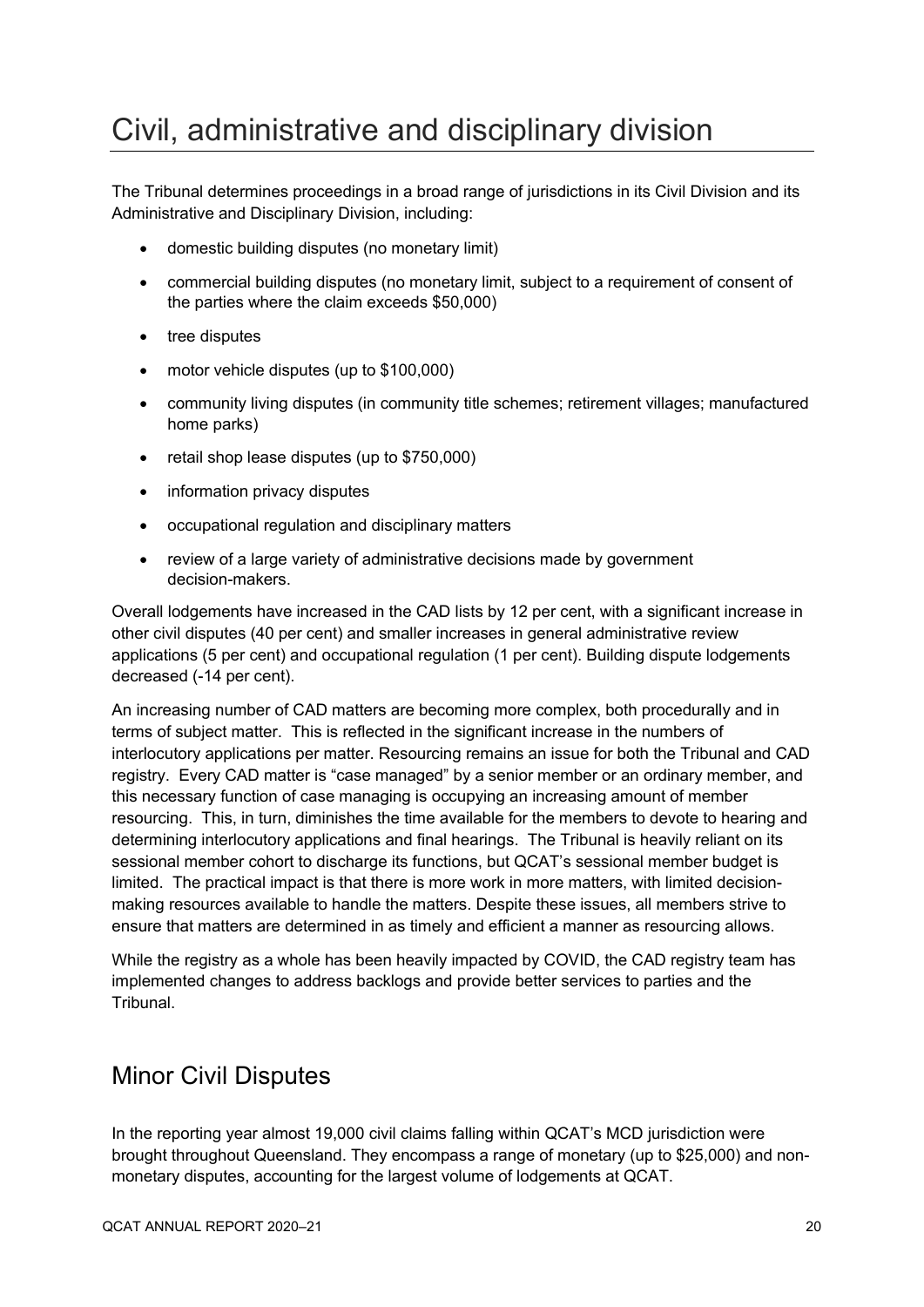These disputes can have serious consequences for the welfare, dignity and daily living arrangements of the people concerned.

MCDs include:

- residential tenancy disputes
- minor debt disputes
- consumer and trader disputes
- motor vehicle property damage disputes
- dividing fence disputes.

Most MCDs in SEQ are decided by QCAT adjudicators. In regional areas, MCDs are heard by magistrates sitting as QCAT members. Magistrates heard 5,553 matters across regional Queensland in the reporting year.

The MCD jurisdiction achieved a clearance rate of 103 per cent in SEQ despite some upheaval due to COVID related arrangements.

Another COVID-related impact on the operations of QCAT has been the necessity to suspend the QCAT JP program as a consequence of the various mandatory COVID-19 restrictions such as social distancing, which are not able to be consistently observed in JP hearings due to the physical environs.

During the reporting period, Brisbane registry resourcing issues resulted in delays in processing MCDs and progressing them to hearing. Those resourcing issues have been largely overcome during the reporting period due to implementation of the Bushell & Cornish recommendations and increased staff levels in the MCD Team. However, limitations on adjudicator and hearing room resources continue to pose impediments to clearing the backlog of MCDs awaiting hearing. At the start of the reporting period parties were attending all hearings and mediations by telephone. From September 2020, all hearings returned to in person with newly structured time allocations for each matter to cater to COVID restrictions.

Wait time-to-hearing and failure to meet benchmarks remains an issue in SEQ. Urgent tenancy dispute benchmarks were not being met at times in Brisbane, Beenleigh, Holland Park, Ipswich and Richlands. The adjournments and reduced number of hearings scheduled as a result of listing arrangements necessitated by COVID-19, and the lack of available courtrooms in some centres contributed to extended wait times. The time-to-hearing benchmarks in other categories of MCDs continue to be exceeded, in some cases significantly.

While in 2020-21 MCD lodgements in SEQ have decreased from previous years, the increasing complexity of applications and the impacts of COVID-19 had a significant adverse impact on the workloads of Tribunal decision-makers and the MCD registry team.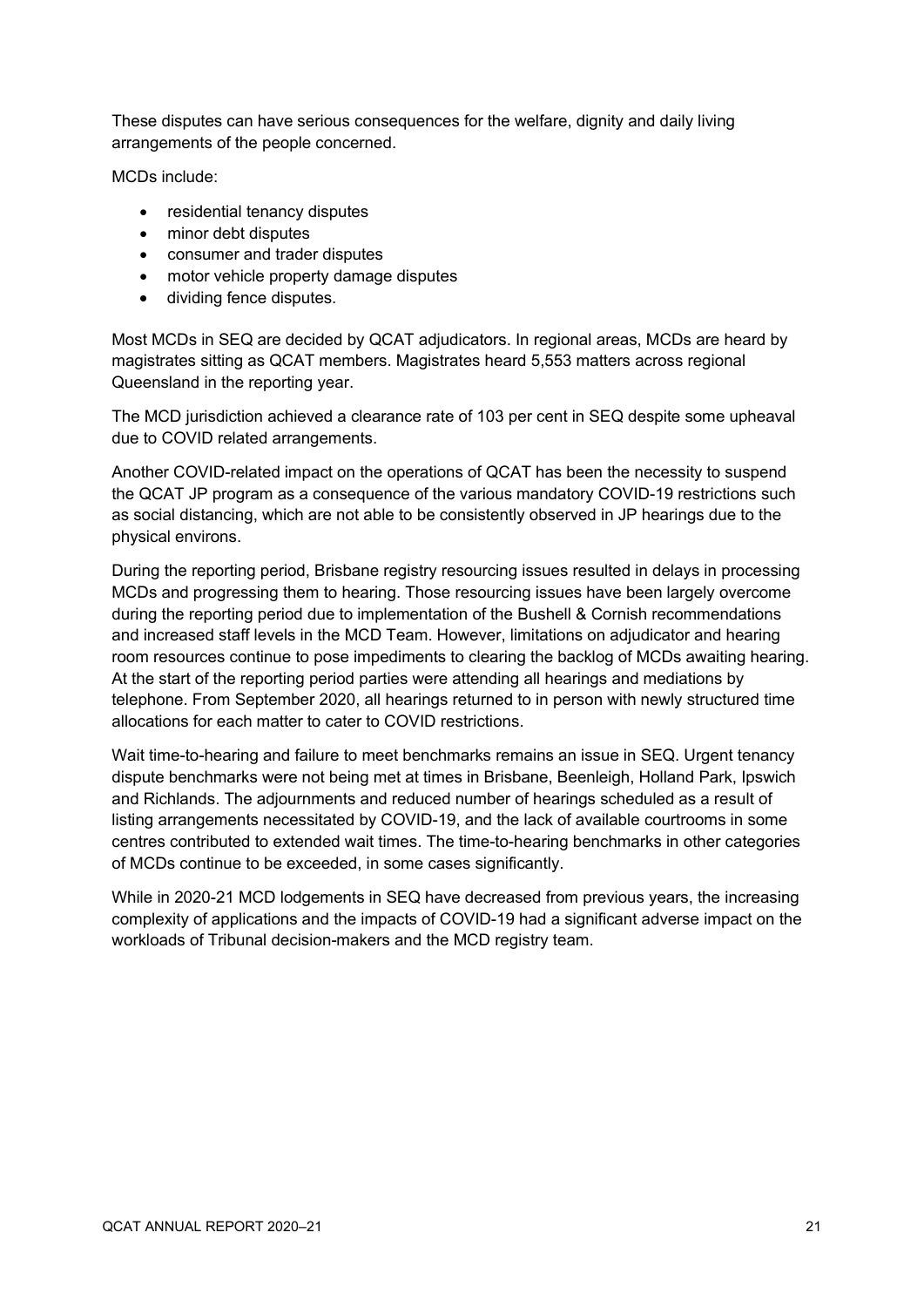## <span id="page-21-0"></span>Appeals

The Appeal Tribunal provides an internal avenue of appeal for parties dissatisfied with a decision of the tribunal in original and review jurisdictions, in circumstances that the tribunal was not constituted by a judicial member.

The President chooses a member or members to constitute the Appeal Tribunal for an appeal. The Appeal Tribunal may consist of one, two or three members. A judicial member must be constituted as the Appeal Tribunal for appeals from MCDs decided by magistrates and in external appeals brought under the *Right to Information Act* 2009 (Qld) and *Information Privacy Act* 2009 (Qld).

The internal appeals jurisdiction enables parties to seek an appeal at QCAT in a cost effective and timely manner.

While there was a 3 percent increase in appeals filed in 2020-21, there was a corresponding 14 per cent increase in the clearance rate. This saw a change from an 87 per cent clearance rate in 2019-20 to 104 per cent rate in 2020-21. This is likely explained by the vacation of some appeal tribunal hearings due to the effects of COVID-19 in the previous reporting period, while in the current reporting period, appeal tribunal hearings have been listed throughout the year.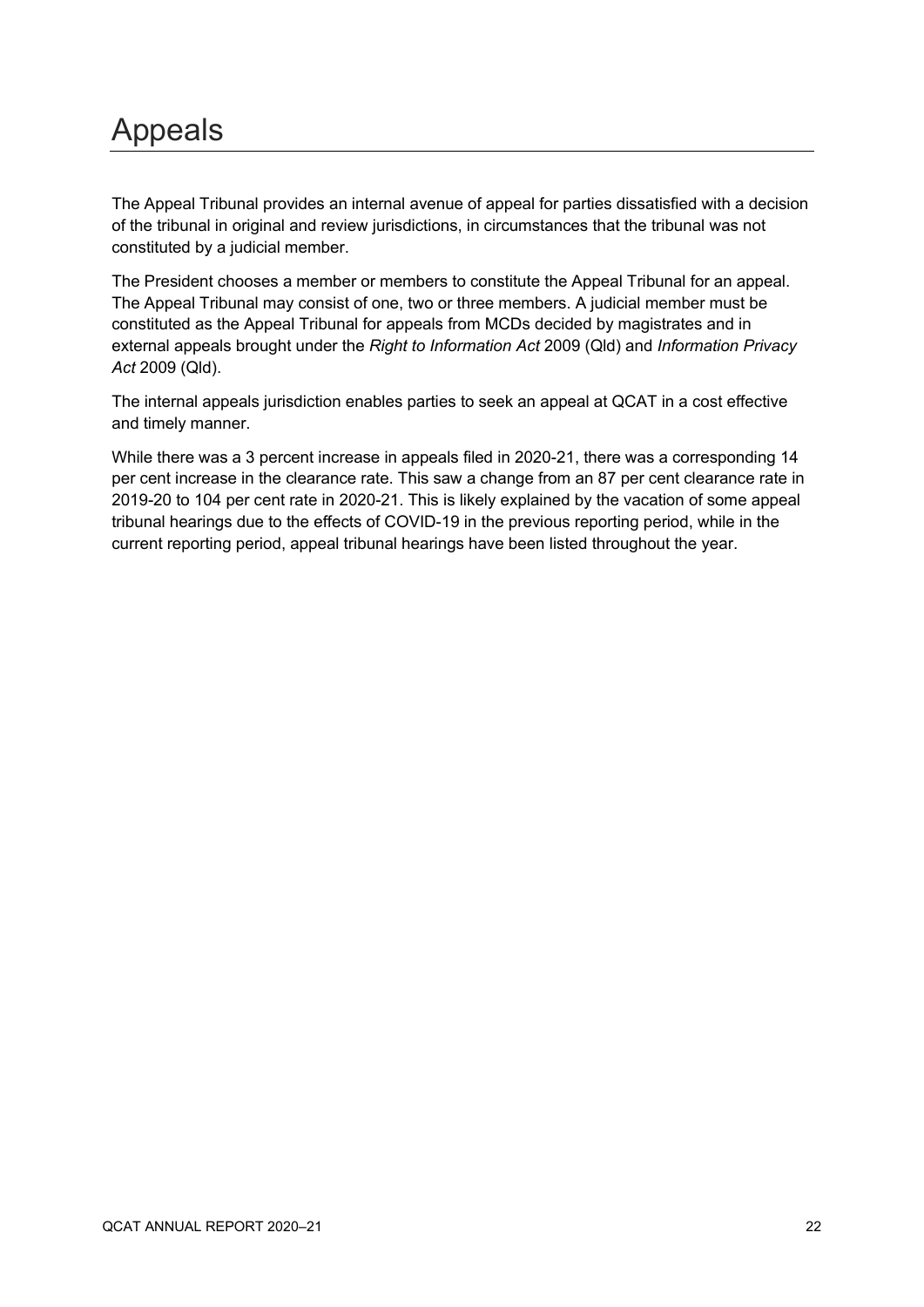### <span id="page-22-0"></span>Guardianship Bench Book Project

A proposal in 2016 to produce a guardianship bench book was placed on hold in anticipation of expected legislative amendments. A significant amount of preliminary work on the bench book was completed at that time by then Senior Member Clare Endicott and Member Barbara Bayne

On 11 April 2019, the *Guardianship and Administration Act* 2000 and the *Powers of Attorney Act* 1998 were amended by the *Guardianship and Administration and Other Legislation Amendment Ac*t 2019 to substantially update the existing law relating to guardianship and administration in Queensland. The amendments commenced on 30 November 2020.

With that legislation in force, work on the bench book resumed under the close guidance of an Editorial Committee led by Senior Member Tina Guthrie and Member Clare Endicott. QCAT engaged the Judicial College of Victoria, which has significant experience in producing bench books on a range of topics, including disability, in various jurisdictions, to collate the primary material.

The Editorial Committee then undertook the major task of finalising the bench book. This involved not just editorial and quality assurance oversight, but required very significant contributions to the work and scrupulous attention to the detail of the text.

The bench book was officially launched in May 2020.

The bench book is a valuable resource for all QCAT members. It explains the operation of the guardianship regime in Queensland, outlining the range of supportive and substitute decisionmaking for adults in relation to personal, financial and health matters among others. It incorporates relevant principles and discussion from existing authorities, legislative materials and references reports of government and law reform bodies.

### Record of Proceedings Project

The Record of Proceedings (ROP) is the official record of all documents filed at QCAT. The ROP Project was developed to:

- 1. Clarify and ensure overall compliance with QCAT's legislation in relation to the maintenance of the ROP for all QCAT matters; and
- 2. Modify QCAT's practical approach to the filing of documents and access to them, as required by law.

To achieve the purpose of the project, an extensive review and analysis of QCAT's legal obligations in relation to the ROP and access to documents was required. This included an analysis of the documents which must form part of the ROP and those which do not.

The ROP Project will be launched in the 2021-22 reporting period.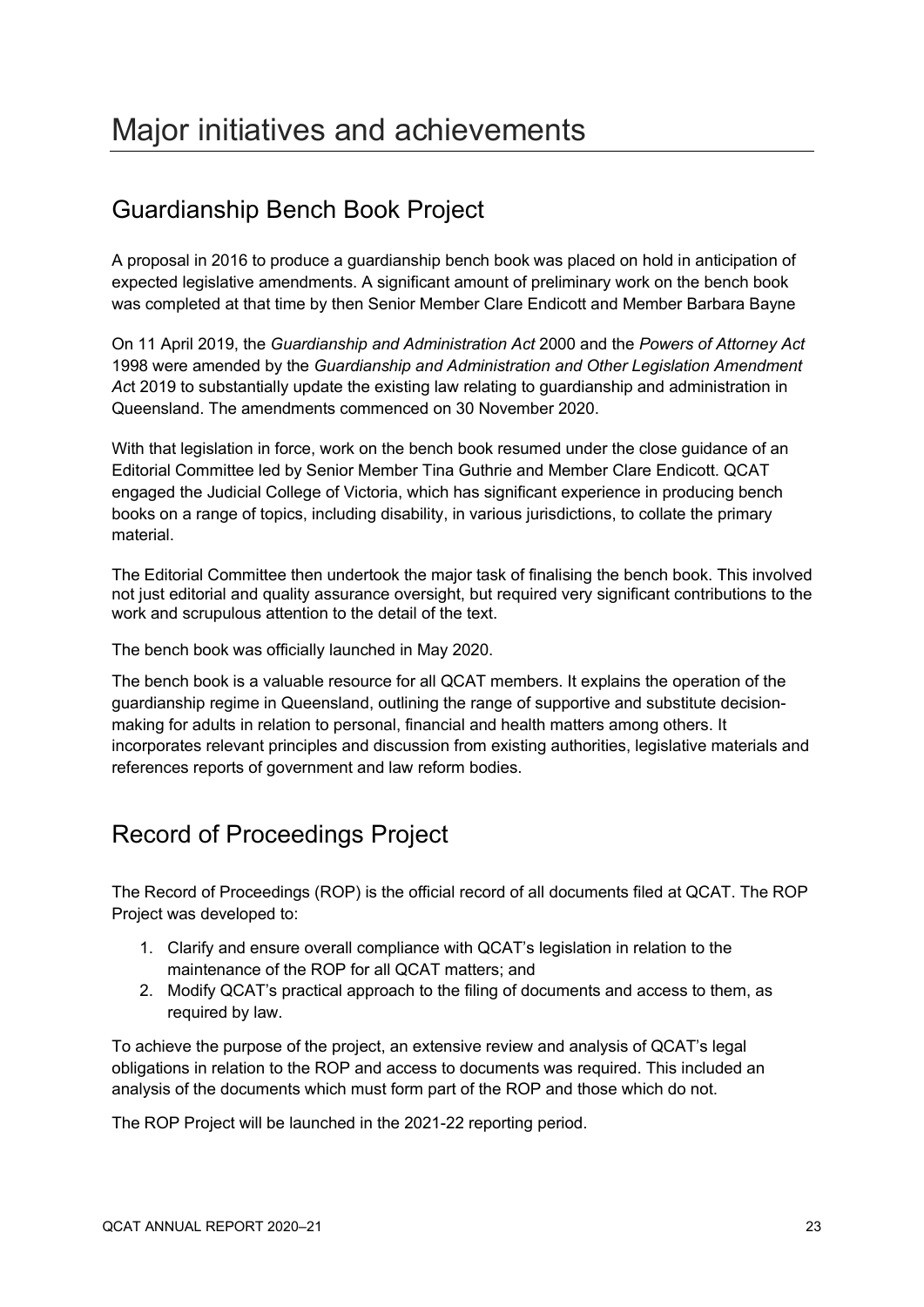### QCAT Rules Committee

The QCAT Rules Committee is established under the QCAT Act and during the reporting period consisted of the President, the Deputy President, Senior Member Michelle Howard, Member Michael Howe and Member Gwenn Murray.

The functions of the Rules Committee include developing and reviewing the *Queensland Civil and Administrative Tribunal Rules* 2009, the approval of forms for use under the QCAT Act and any other function conferred on the Rules Committee under the QCAT Act or an enabling Act. The Rules Committee is also required to provide consent for any proposed amendments to the QCAT Rules.

In 2020-21 the Rules Committee reviewed and approved 27 forms, the largest number for many years.

Nineteen Minor Civil Dispute (MCD) and related forms were completely revised and updated as part of the new case management system that will enable QCAT's MCD jurisdiction to be digitised.

A further eight Guardianship forms were comprehensively updated and developed as a result of the amendments brought in by the *Guardianship and Administration and Other Legislation Amendment Act* 2019 to the *Guardianship and Administration Act* 2000.

### QCAT Governance Group

In early 2019, following a review of QCAT's workforce climate and organisational structure, the REDUX project was initiated to assist the registry in:

- achieving business excellence,
- aligning its work with our strategic objectives,
- making sure the registry had the right people, roles and capabilities; and
- making sure registry staff felt valued and involved.

On 26 October 2020, the Redux Governance Group endorsed QCAT's new governance model, recognising QCAT has largely fulfilled its Redux agenda through successful management of projects arising from its 2018 organisational review. Commencing in January 2021, the model saw the Redux Governance Group and Business Improvement Group merge to form a single QCAT Governance Group (QGG).

The QGG comprises the Deputy Director-General, Justice Services, QCAT President, QCAT Deputy President, QCAT Executive Director and Principal Registrar, and QCAT Deputy Principal Registrar. The QGG aims to reduce duplication of governance group approvals, whilst still maintaining strategic oversight of QCAT's existing and new business agendas. The QGG provides high-level strategic oversight of current and future business transformation, focusing on the delivery of the new electronic case management system and completing the business process registry reviews to streamline processes and maximise efficiencies.

During the 2020-21 reporting period, QCAT continued to build on strong foundations to create business excellence, improving the capability of our people and making sure they felt valued and engaged. The assistance of our Change Champions Network was greatly appreciated through this time. This group of Tribunal members and staff from across QCAT has helped facilitate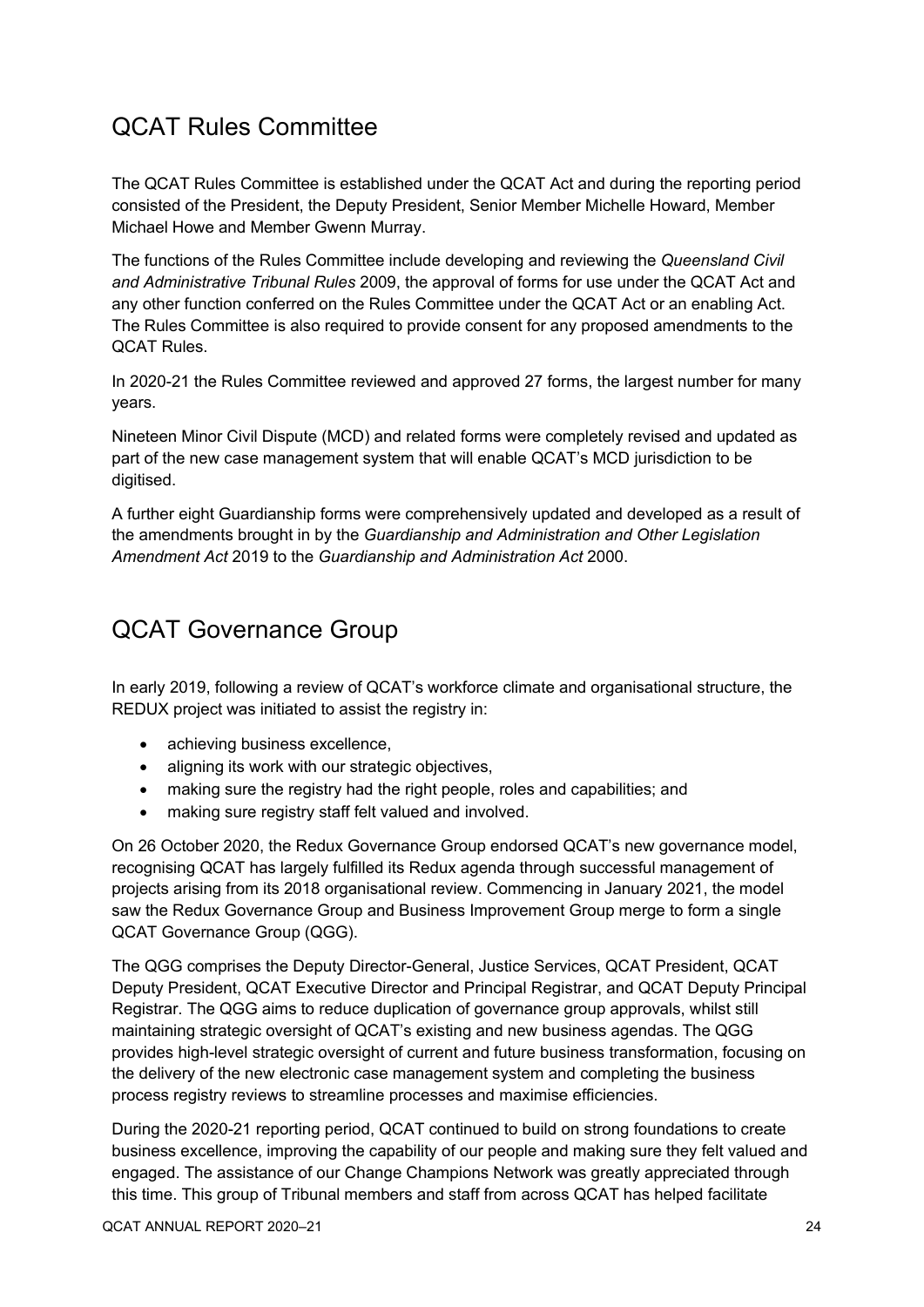change across QCAT and provided important feedback to the QGG during implementation of business transformation work.

### Guardianship Reform Project

In March QCAT commenced the Guardianship Reform Project. This project sought to better inform parties and the public about the QCAT guardianship and administration application and hearing process.

Guardianship is one of QCAT's largest jurisdictions, and with an ageing population as well as reforms in the aged and disability sectors, the number of applications to the Tribunal continues to increase.

The reform project allowed for:

- A full redesign of the QCAT website, in particular changes to the guardianship pages, focusing on improving the user experience. The review enabled a guided learning option for people visiting the website and has simplified and streamlined the information available to parties. The new look of the website is a very exciting first step toward a full QCAT website redesign.
- The production of three guardianship videos to better prepare parties for the hearing 2 animated videos (What to expect before a hearing and What to expect after a hearing) and a live action video (what to expect during the hearing).
- The review and redesign of guardianship forms which have been amended to incorporate the 2020 amendments made to the *Guardianship and Administration Act* 2000.
- The implementation of QCAT's new phone pathways for incoming guardianship calls on QCAT's 1300 phone number. The new phone pathways give pre-recorded information about QCAT's guardianship and administration jurisdiction while people are waiting to talk to a client services officer.
- Review and reworking of the initial correspondence sent to parties from QCAT including a new feedback form and the creation of a Frequently Asked Questions fact sheet. This document provides key information to inform parties at the very early stages of a matter.

This initiative was run by a dedicated project team under the leadership of Senior Member Tina Guthrie, who led the Steering Committee to produce this important work in conjunction with the Department of Justice and Attorney-General's Digital Transformation Unit, website developers SQUIZ and video creators The Post Office Studios.

The project aims to help the Adult, members of the public, service providers and other people engaging with the guardianship jurisdiction to: equip themselves with relevant and reliable information; to decide if they need to apply to QCAT; to prepare for the hearing; and to understand the roles and responsibilities once a guardianship and administration order is made.

A launch of the suite of changes was held in July 2021.

### QCAT hospital hearing program

QCAT conducts some hospital hearings for guardianship and administration matters. This program was initiated for patients in hospitals administered by the Metro North Hospital and Health Service (MNHHS) who may have impaired decision-making capacity, were clinically well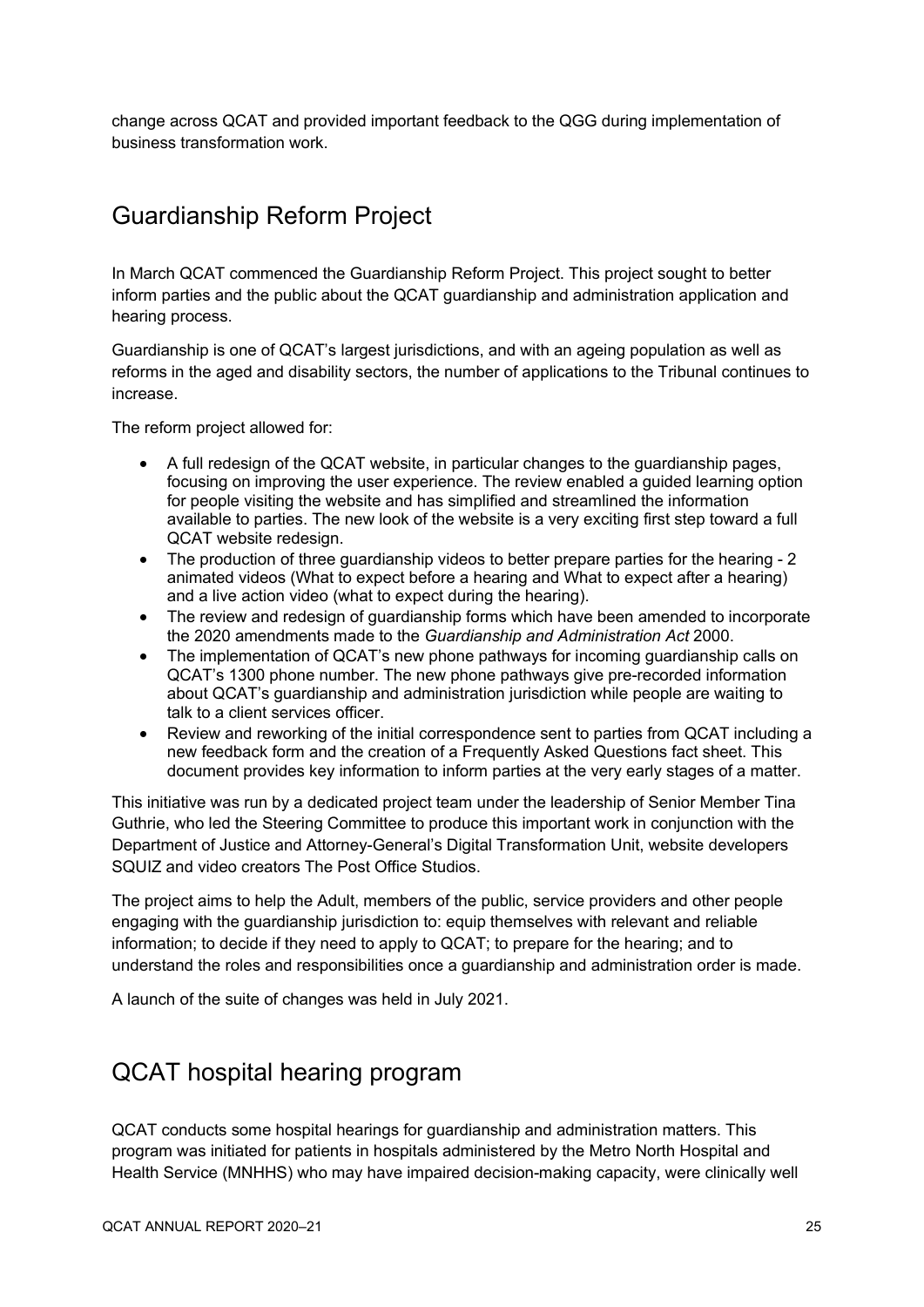and ready for discharge but due to claimed incapacity for decision-making may not be able to be safely discharged pending a determination of the applications before the Tribunal.

The original hospital hearing program operated from Royal Brisbane and Women's Hospital, Prince Charles Hospital, and the Ipswich Hospital. The program for MNHHS commenced in July 2016. Adoption of this program resulted in a reduction of the period from filing an application to a Tribunal hearing and decision being made from an average of 13-14 weeks to less than six weeks for the matters that were considered appropriate to be heard in this timeframe. Matters for hospital patients involving high levels of conflict and other issues of complexity cannot proceed to hearing in the shorter time frame nor can they be safely and appropriately conducted at a venue provided by the relevant hospital, and accordingly are dealt with as part of the general guardianship list.

Following the success of this initiative and in response to the COVID-19 pandemic, the initiative was expanded to other Hospital and Health Services in Queensland. A pilot program, to consider a limited number of matters throughout the State, commenced in the first half of the 2020-21 financial year – with great success.

The impact of COVID-19 on the Tribunal's ability to conduct hearings at the venues led to the Tribunal conducting hearings remotely. This was initially by telephone and then by video conferencing, which the members found preferable to telephone hearings.

This expansion has been further extended to encompass matters from across the State. The success of the expansion has resulted in further extensions, with temporary funding allocated to run the expanded initiative through to December 2021. QCAT and Queensland Health will review the effectiveness of the initiative, with a view to considering making the arrangement permanent in the future.

### Engaging with the Magistrates Court of Queensland

Queensland Magistrates Courts Service is central to QCAT's state-wide service delivery. Outside of SEQ, Magistrates (sitting as ordinary members) hear and resolve minor civil disputes locally. Courthouse registry staff also accept all other QCAT applications and related documents in the CAD Division, and HuRD, and provide valuable procedural assistance to QCAT users across both SEQ and regional Queensland.

The Magistrates Courts Service also provides QCAT with the use of courthouse facilities across Queensland for QCAT proceedings, increasing access to justice for Queenslanders in SEQ and regionally. During COVID-19, QCAT worked closely with Magistrates Court registries to resolve issues raised as a result of adjourning matters, limited access to courthouses, and processes to enable remote attendance by parties in responding to COVID-19. The Magistrates Courts Service allowed the continuation of QCAT's hearings throughout the State and assisted with implementing attendance at hearings by remote conferencing.

While the impacts of COVID-19 limited in-person engagement between Brisbane registry staff and Magistrates Courts registry staff, QCAT understands the importance of engaging with registry staff and endeavours to meet with Magistrates Courts and Regional Service Outlets via video conferencing to identify opportunities for improvement; to enhance consistency of registry processes; and provide registry staff with updated information on QCAT's operations.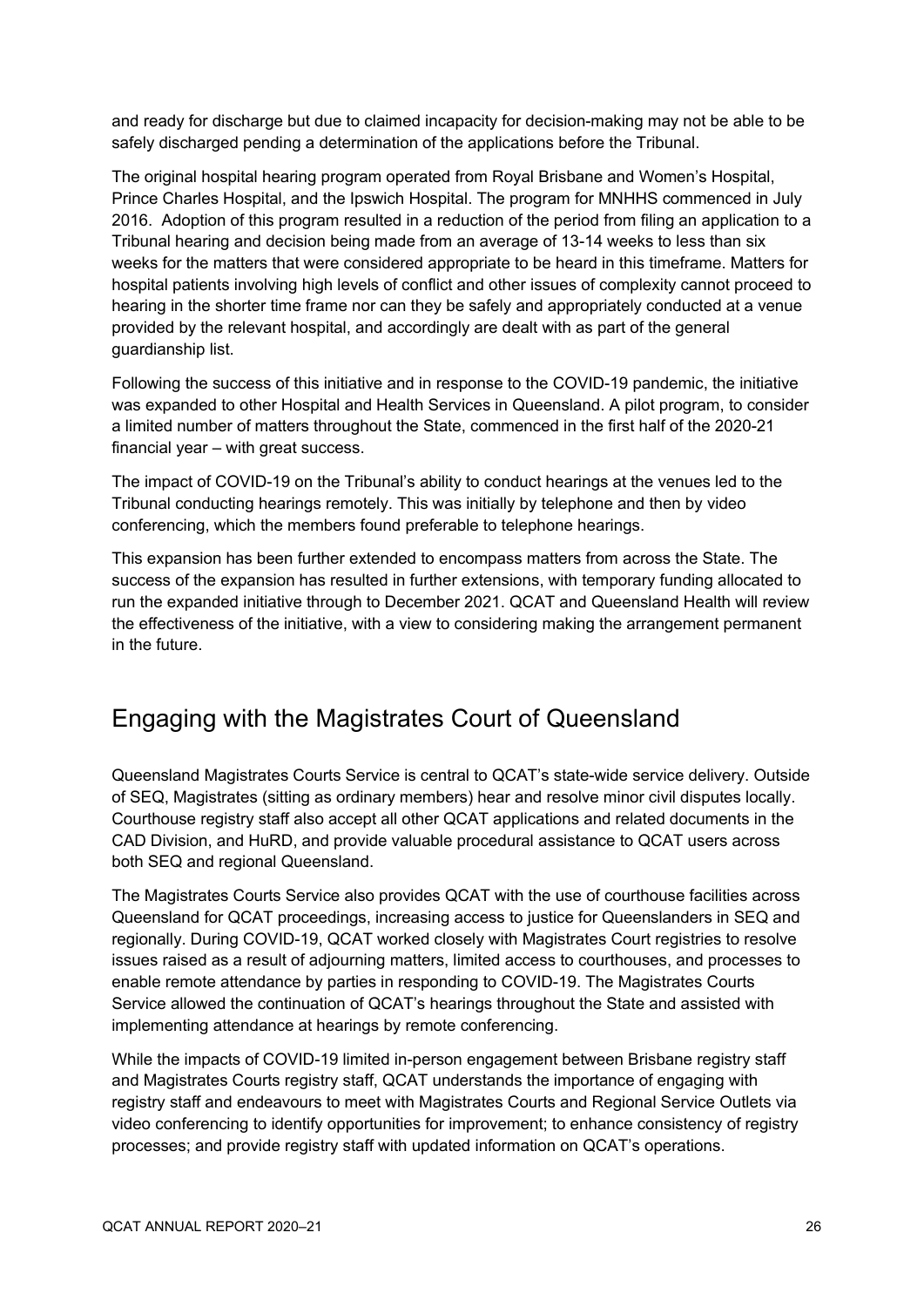Courthouse registry staff continue to regularly engage with QCAT registry in relation to specific applications, assistance for clients seeking information at their registries, and implementation of changes in processes resulting from QCAT's responses to COVID-19.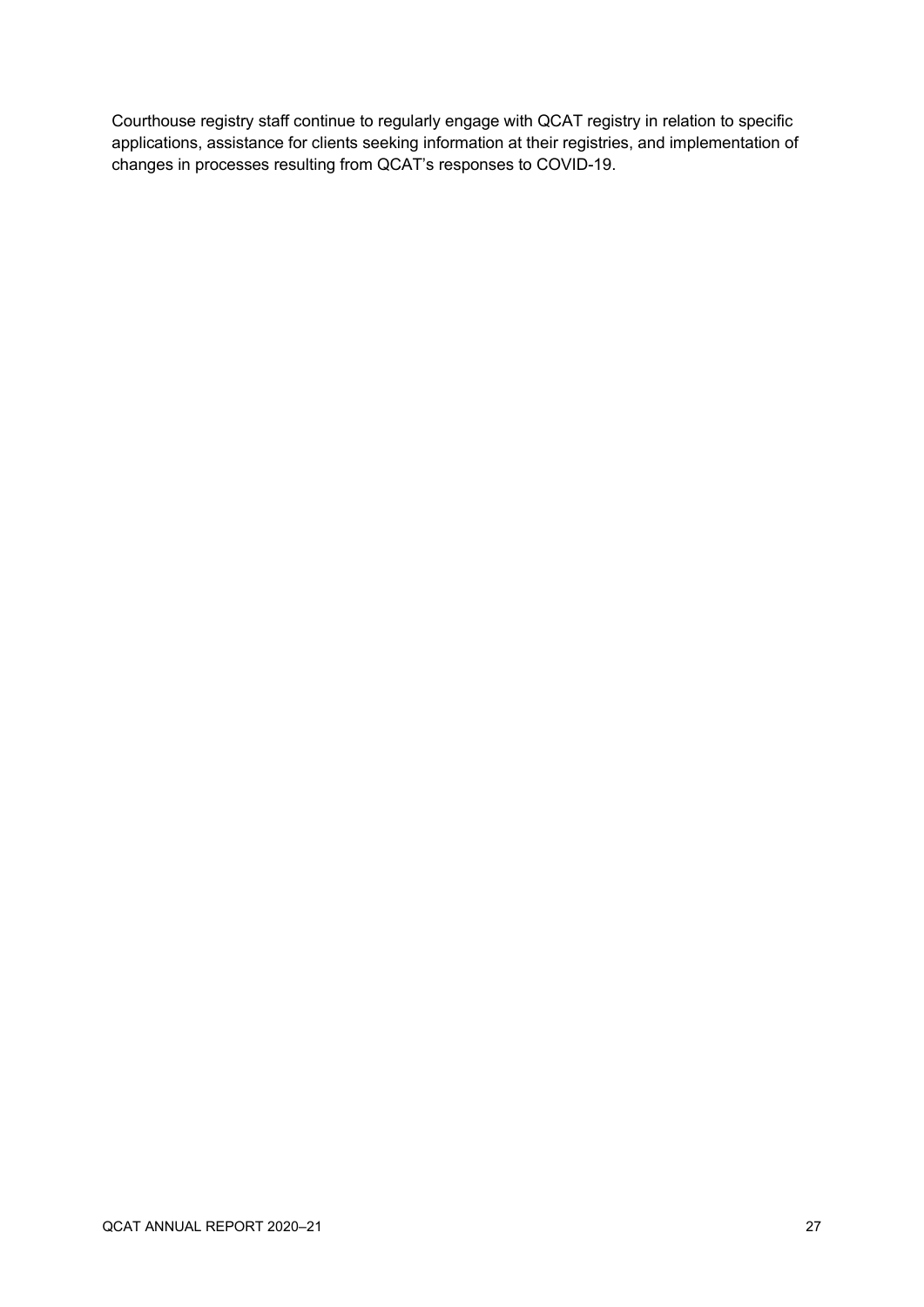# <span id="page-27-0"></span>Appendix 1 — Member and registry directory

### Judicial Members

The Honourable Justice Martin Daubney AM, President His Honour Judge John Allen QC, Deputy President

### Senior Members

Professor Ned Aughterson Ian Brown Tina Guthrie Michelle Howard

### Ordinary Members

Joanne Browne

Glen Cranwell

Sandra Deane

Ann Fitzpatrick

- Julie Ford
- Susan Gardiner
- Michael Howe
- Bevan Hughes
- Paul Kanowski
- Barbara Kent
- Gwenn Murray

David Paratz

- Samantha Traves
- John Bertelsen (acting from May 2021)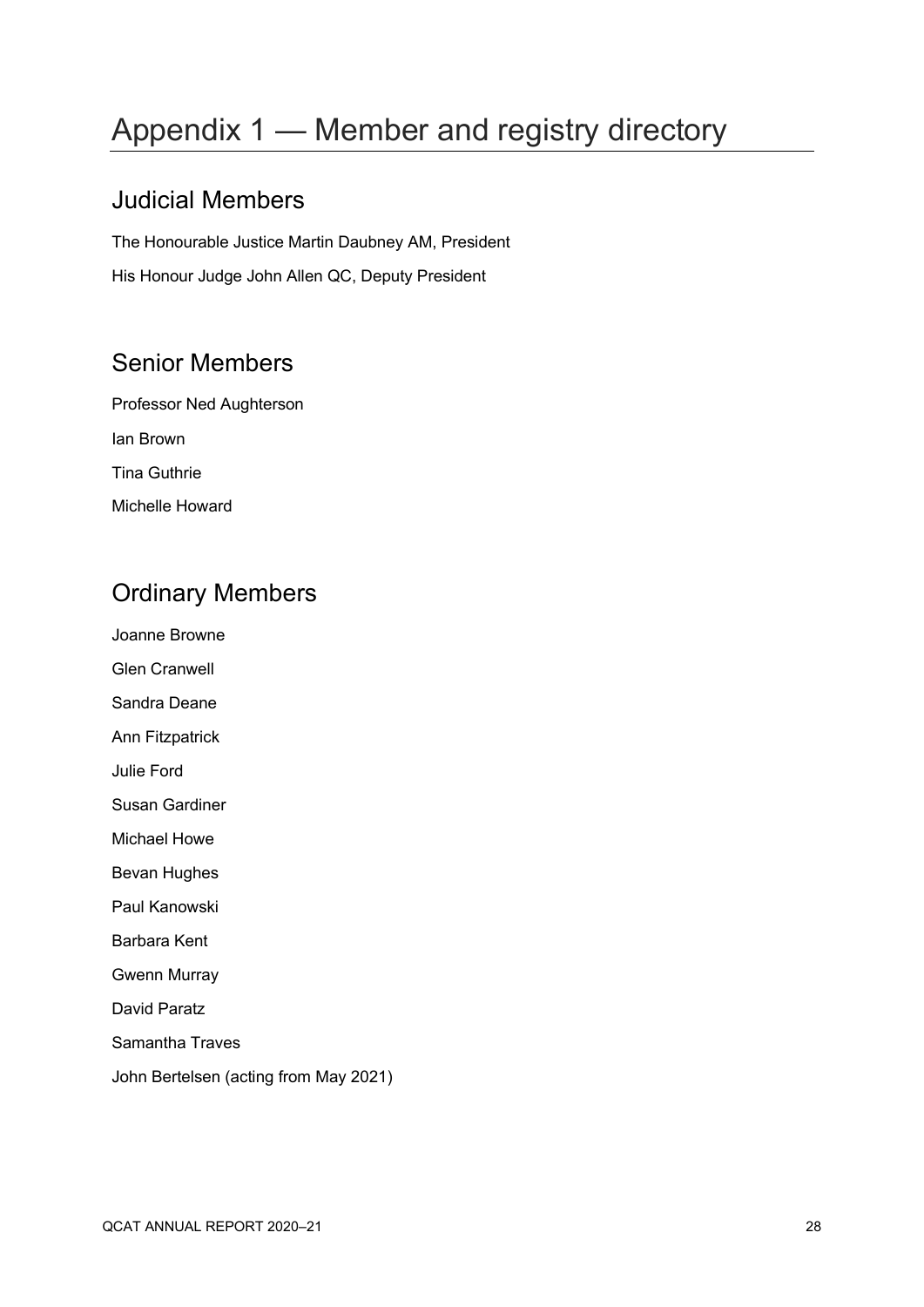### Adjudicators

- John Bertelsen (acting Member from May 2021)
- Elizabeth Gaffney
- Marcus Katter
- William LeMass
- Michelle Lember
- Gabrielle Mewing
- Jodie Stroud
- Derek Struik
- Alan Walsh
- Anna Walsh

### Judicial Sessional Members

Hon Peter Lyons QC John McGill SC Hon Duncan McMeekin QC John Robertson Hon James Thomas AM QC (resigned September 2020)

### Sessional Members

| Jim Allen                    | Dr Christopher Bridges     | <b>Tina Cockburn</b>  |
|------------------------------|----------------------------|-----------------------|
| Stephen Armitage             | Susan Burke                | Dr Alan Collier       |
| Adrian Ashman                | Lisa Butson                | Simon Coolican        |
| <b>Brydget Barker-Hudson</b> | John Carey                 | <b>William Cooper</b> |
| <b>Rodney Barnes</b>         | Christopher Carrigan       | Andrew Corrigan       |
| Dr Sandra Baxendell          | Julia Casey                | <b>Kristy Crabb</b>   |
| Barbara Bayne                | Les Clarkson               | Rosemary Dalby        |
| Leanne Bou-Samra             | Roxanne Clifford (resigned | <b>John Davies</b>    |
| Peter Bridgman               | March 2021)                | Rodrigo De Luca       |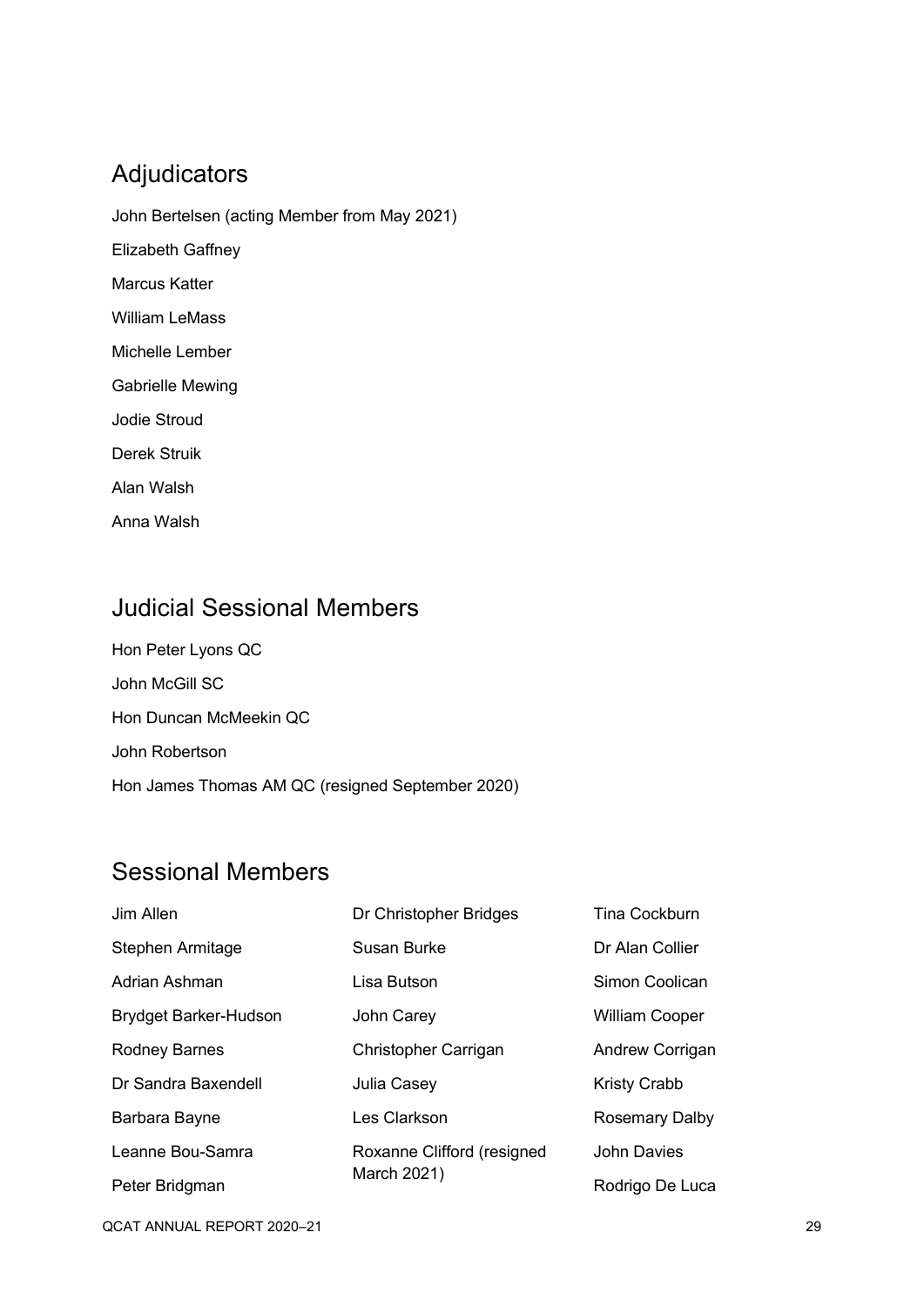Raelene Ellis Clare Endicott Richard English Paul Favell Penelope Feil Jennifer Felton Dr Brian Fitzgerald Dr John Forbes Karen Garner Christopher George Pamela Goodman Peter Goodwin Jeremy Gordon Dr Wendy Grigg Geoffrey Gunn Ian Hanger AM QC Patricia Hanly Renea Hart Carolyne Hemingway Steven Holzberger Elizabeth Hulin Noel Jensen Ronald Joachim Adam Johnson Mark Johnston Christine Jones (resigned March 2021) Neil Judge Sandra Kairl Dr Dominic Katter Marcus Katter Dr Shelley Keane Benjamin Kidston Elisa Kidston (resigned March 2021) Dr Terry King (resigned May 2021) Robert King-Scott Patricia Kirkman-Scroope Vincent Knox Peter Krebs Ross Lee William LeMass Darren Lewis David Lewis (resigned March 2021) John Lobban Stephen Lumb Mary (Lynne) Matsen Timothy Matthews QC Donald McBryde Louise McDonald Amanda McDonnell Andrew McLean Williams Margaret McLennan (resigned March 2021) Jennifer McVeigh Gabrielle Mewing John Milburn Elissa Morriss

Natalie Myatt Roslyn Newlands Jon Norling Ross Oden Robert Olding Richard Oliver Robyn Oliver Louise Pearce Wayne Pennell Bryan Pickard Vass Poteri Graham Quinlivan Dr Robert Rees Linda Renouf Christine Roney Peter Roney QC Keta Roseby Dr Richard Roylance Jennifer Sheean Annette Sheffield Dr Rosemary Stafford Dr Daniel Stepniak Derek Struik Christopher Taylor Glen Thorpe (resigned March 2021) Suellan Walker-Munro Paul Williams Michael Wood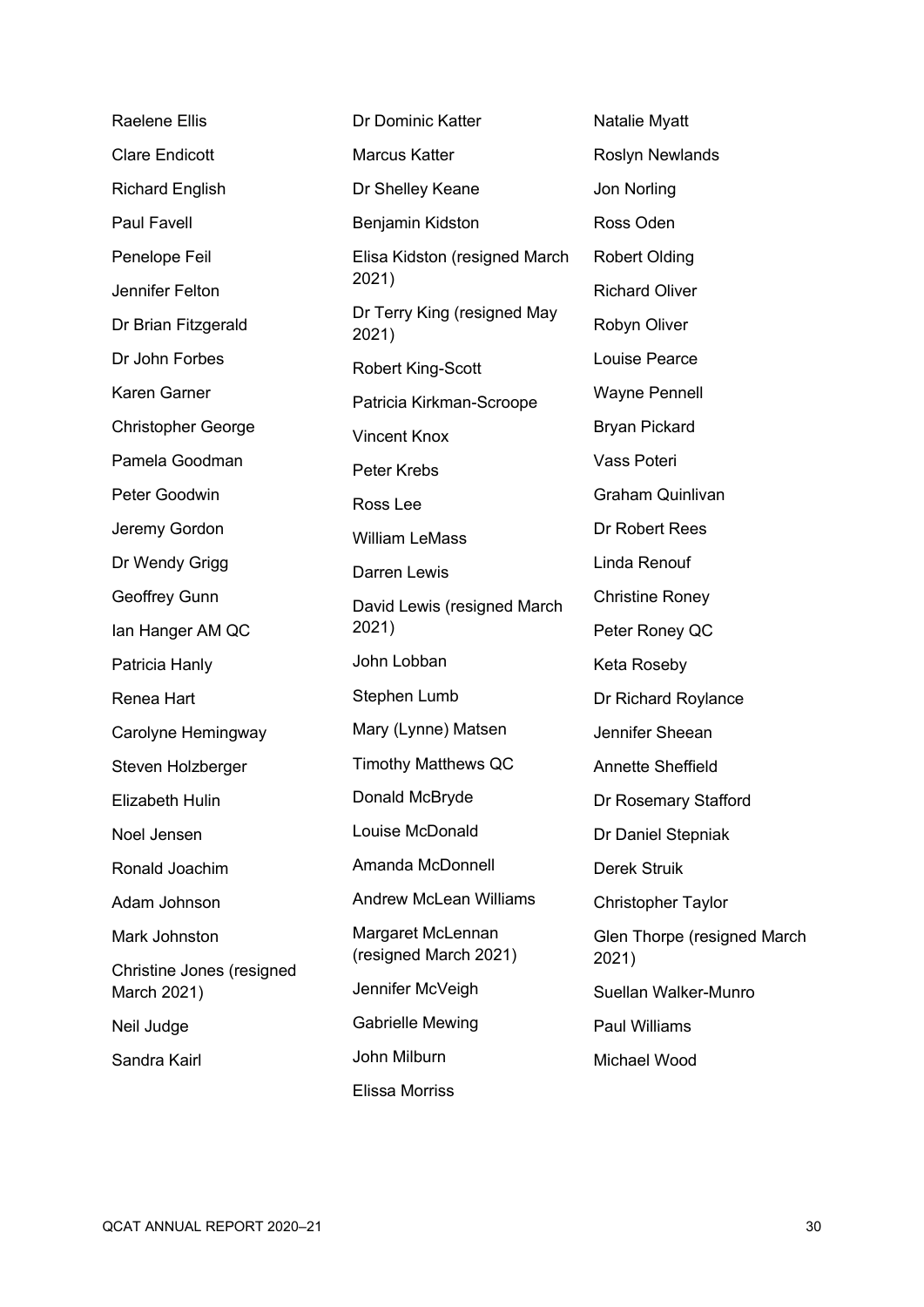### Justices of the Peace

| James Anderson                   | Sean Goodsir             | Mejrem Mustafa             |
|----------------------------------|--------------------------|----------------------------|
| Mark Anthony                     | Samuel Hardin            | Joanne Myers-Cave          |
| Paul Arthur                      | <b>Jane Hawkins</b>      | <b>Catherine O'Donnell</b> |
| Lawrence Ballinger               | Marilyn Heath            | Stephen Osachuk            |
| David Barkley                    | John Howie               | Adam Ozdowski              |
| Leigh Bernhardt                  | Angela-Marie James       | Noel Payne OAM             |
| Gloria Beyers                    | Trudi Jobberns           | David Phipps               |
| <b>Robert Brummell</b>           | Raymond Kelly            | Graeme Rogers              |
| <b>Bryan Carpenter</b>           | Jason Lawler             | <b>Carol Ann Rolls</b>     |
| Chiu-Hing Chan                   | Susan Lindsay            | <b>Hedley Rye</b>          |
| <b>Michael Corlett</b>           | <b>Bruce Little</b>      | Darryl Schmidt             |
| John Crighton                    | Lynette Maguire          | <b>Stuart Smith</b>        |
| <b>Christine Cuthbert-Steele</b> | <b>Rob Martin</b>        | Alan Snow                  |
| Peter Dollman                    | <b>Suzanne McCormack</b> | James Stackpoole OAM       |
| <b>Malcolm Edmiston</b>          | Karl McKenzie            | <b>Helen Staines</b>       |
| Kevin Erwin OAM                  | Carmel McMahon           | <b>Bruce Starkey</b>       |
| <b>Vincent Everett</b>           | <b>Barry McPhee</b>      | <b>Darren Swindells</b>    |
| Katherine Jane Fenwick           | <b>Christopher Mills</b> | <b>Bill Thomas</b>         |
| <b>Michael Francis</b>           | Jessica Mills            | <b>Barry Vickers</b>       |
| <b>Anthony Friel</b>             | Deanna Minchio           | Carole Watson              |
| <b>Arthur Fry</b>                | <b>Stacey Morton</b>     | Jodie Wrench               |
| Marian Goddard                   | <b>Shirley Murray</b>    | Angela Yin                 |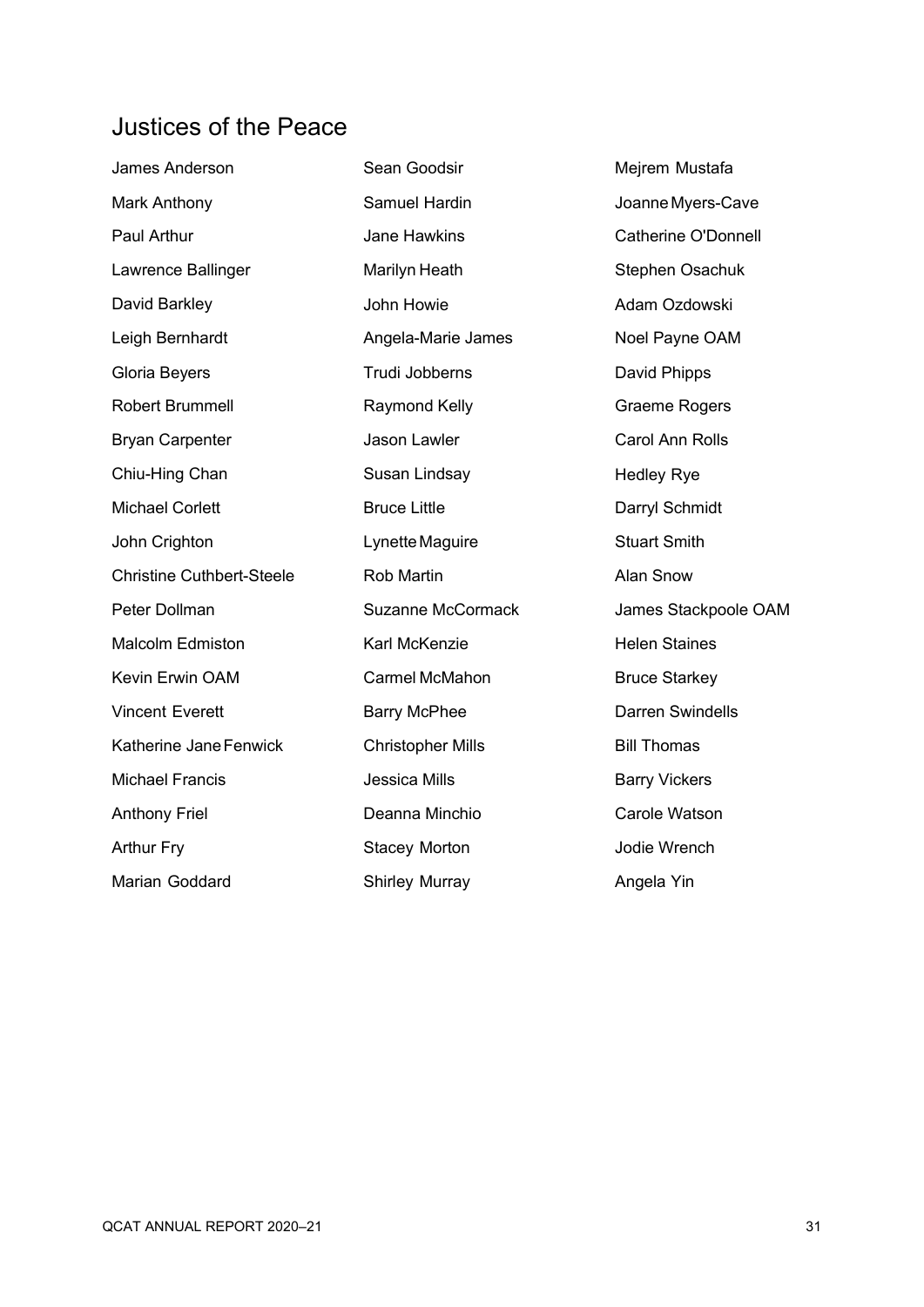### Registry Executive

#### **Executive Director and Principal Registrar**

Natalie Parker

#### **Deputy Principal Registrar**

Melissa Meldrum

#### **Management team**

Registrar CAD — David Bancroft

Registrar HuRD — Mathew James

Business Transformation Office Executive Manager

- Peter Johnstone (to November 2020)
- Brendan Carlson (from November 2020)

Client Services Manager — Brett Newsome

Business Services Manager — Justine Steele

Operations Support Manager

- Brendan Carlson (to November 2020)
- Terry McDonald (from November 2020)

Communications Manager — Andrew Dunne

Human Resources Manager

- Terry McDonald (to November 2020)
- Angela Eickenloff (from November 2020)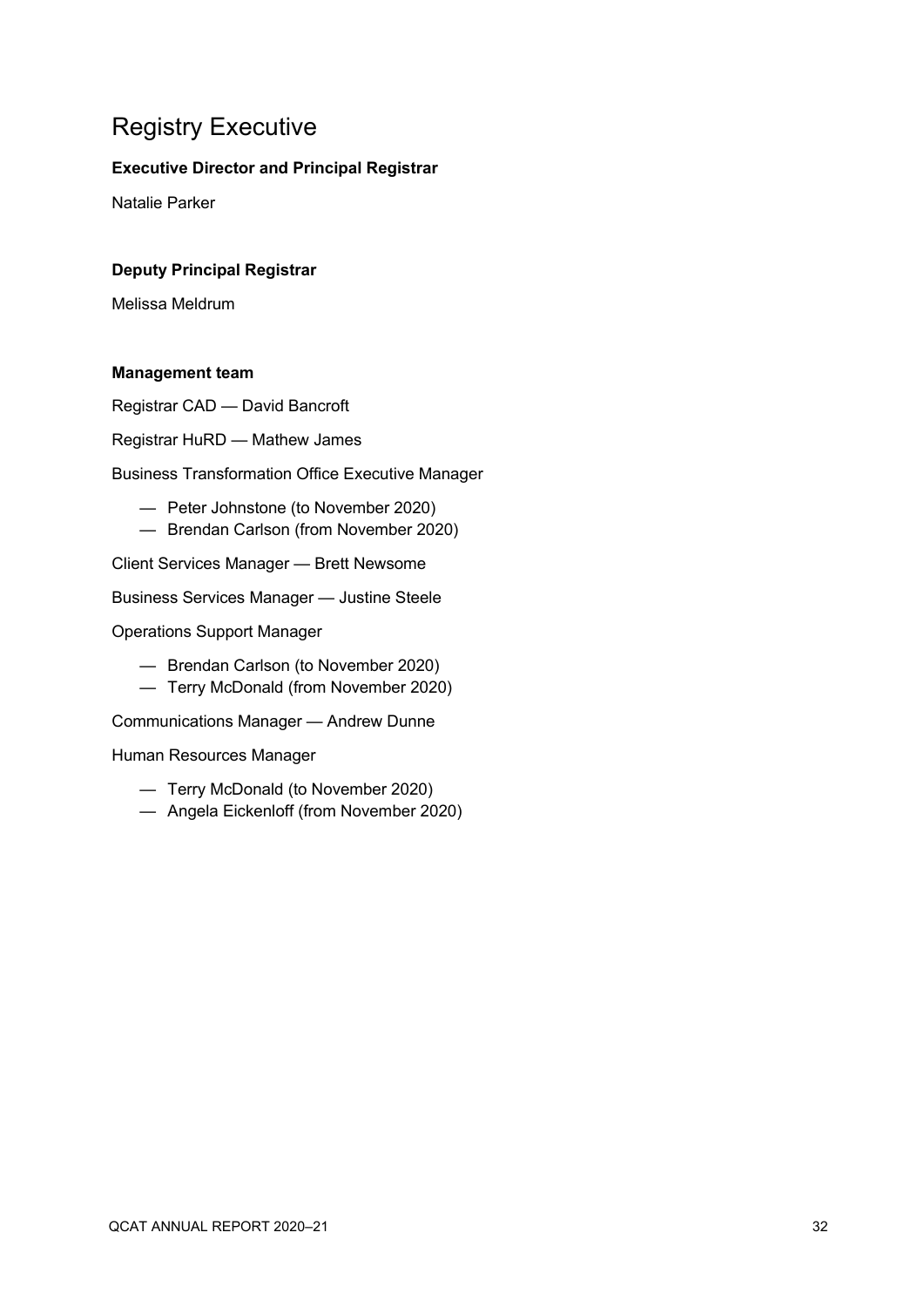## <span id="page-32-0"></span>Appendix 2 — *Guardianship and Administration Act* 2000 reporting requirements

Section 83 of the *Guardianship and Administration Act* 2000 requires QCAT to report on:

- the number and type of limitation orders made by the tribunal, and
- the number of applications, approvals and orders made under chapter 5B of the Act during the year.

|                         | <b>Application for guardianship</b><br>for restrictive practice<br>matters |         | <b>Review of guardianship for</b><br>restrictive practice matters |                |  |
|-------------------------|----------------------------------------------------------------------------|---------|-------------------------------------------------------------------|----------------|--|
|                         | 2019-20                                                                    | 2020-21 | 2019-20                                                           | 2020-21        |  |
| Order made              | 110                                                                        | 184     | 153                                                               | 250            |  |
| Dismissed /<br>revoked  | 29                                                                         | 31      | 35                                                                | 50             |  |
| Deceased                | 0                                                                          | 1       | 0                                                                 | $\mathbf 0$    |  |
| Withdrawn at<br>hearing | 10                                                                         | 23      | 1                                                                 | $\overline{2}$ |  |
| Rejected                | $\overline{2}$                                                             | 1       | 0                                                                 | $\mathbf 0$    |  |
| Total                   | 156                                                                        | 240     | 196                                                               | 302            |  |

**Tables 6, 7 and 8** provide the information for those reports.

Table 6: Applications and review of guardianship for restrictive practice matters.

The number of reviews of guardianship for restrictive practice are cyclical due to legislative changes in 2015 to allow two-year appointments. Prior to 2015, only one-year appointments were permitted. As a result of that change, the number of reviews varies significantly each year, due to all pre-2015 appointments being on a similar two-year review cycle. This is the reason for the significant increase in reviews of guardianships for restrictive practice matters.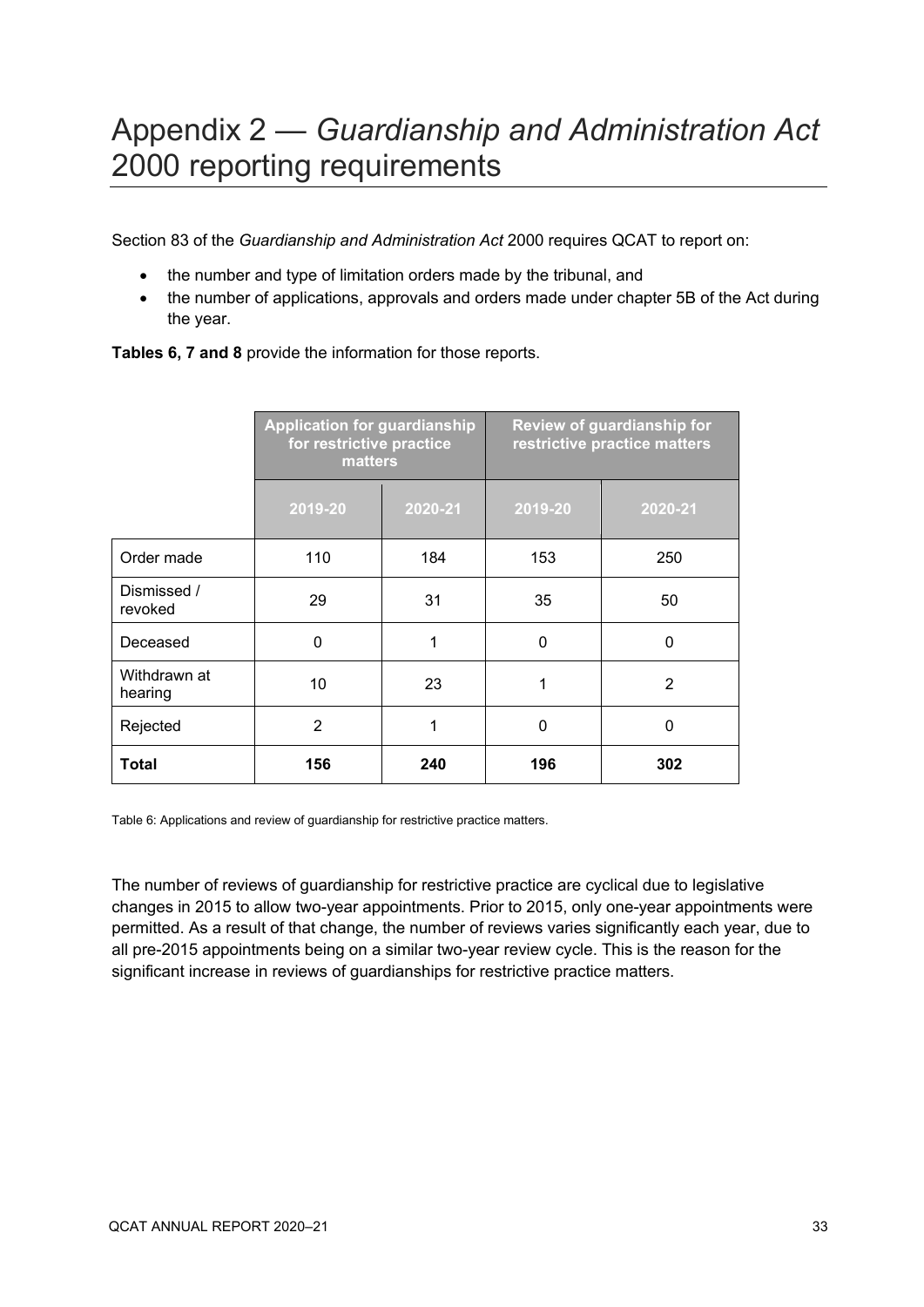### Containment, seclusion and other restrictive practices approvals

|                                                                    |                | <b>Approved</b> |                | Dismissed/<br><b>Revoked</b> | Withdrawn/<br><b>Administrative</b><br><b>Closure/Rejected</b> |                | <b>Total</b> |                |
|--------------------------------------------------------------------|----------------|-----------------|----------------|------------------------------|----------------------------------------------------------------|----------------|--------------|----------------|
|                                                                    | 2019-20        | 2020-21         | 2019-20        | 2020-21                      | 2019-20                                                        | 2020-21        | 2019-20      | 2020-21        |
| Containment                                                        | $\overline{7}$ | 11              | 2              | 3                            | $\overline{2}$                                                 | 3              | 11           | 17             |
| Review of<br>containment                                           | 30             | 36              | $\overline{2}$ | 3                            | 1                                                              | $\mathbf 0$    | 33           | 39             |
| Seclusion                                                          | $6\phantom{1}$ | $6\phantom{1}6$ | 1              | 1                            | $\mathbf{1}$                                                   | $\overline{0}$ | 8            | $\overline{7}$ |
| Review of<br>seclusion                                             | 26             | 33              | 4              | $\overline{2}$               | 1                                                              | $\overline{0}$ | 31           | 35             |
| Application<br>for another<br>restrictive<br>practice              | $\overline{7}$ | 8               | $\overline{2}$ | $\mathbf 0$                  | $\mathbf{1}$                                                   | $\overline{2}$ | 10           | 10             |
| Review of<br>application<br>for another<br>restrictive<br>practice | 38             | 45              | 3              | 5                            | $\mathbf 0$                                                    | $\mathbf 0$    | 41           | 50             |

Table 7: Containment, seclusion and other restrictive practices approvals.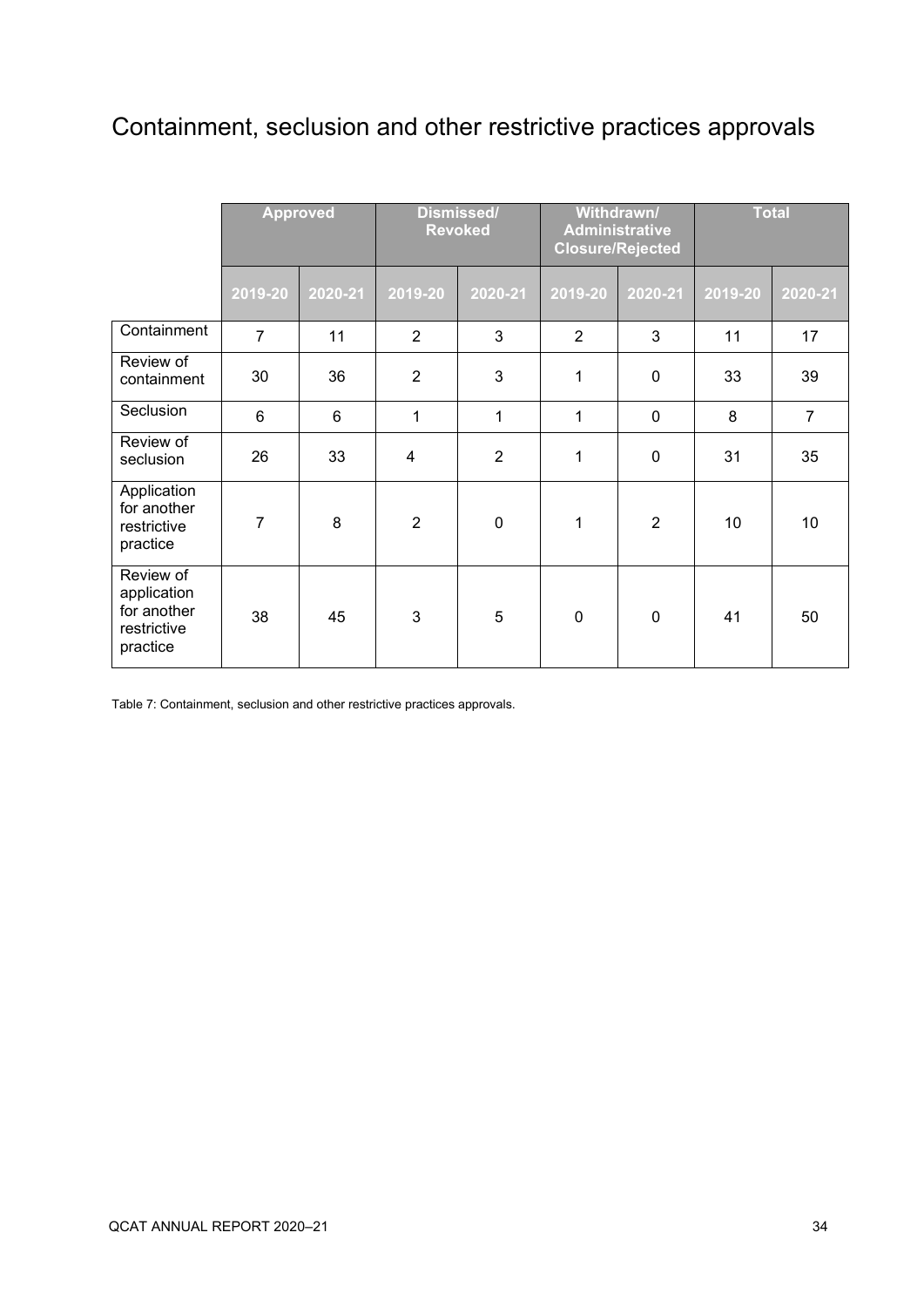### Limitation orders

| <b>Limitation order type</b>              | 2019-20 | 2020-21 |
|-------------------------------------------|---------|---------|
| Adult evidence order (s.106)              | 8       | 12      |
| Closure order (s.107)                     | 5       | 4       |
| At Hearing Non-publication order (s.108)  | 25      | 14      |
| Pre-Hearing Non-Publication Order (s.110) | 10      | 16      |
| At Hearing Confidentiality order (s.109)  | 49      | 33      |
| Pre-Hearing Confidentiality order (s.110) | 30      | 44      |

Table 8: Limitation orders.

The Tribunal may make a limitation order, but only to the extent necessary, if the Tribunal is satisfied it is necessary to avoid serious harm or injustice to a person. The different types of limitation orders are an Adult Evidence order; a Closure order; a Non-Publication order; or a Confidentiality order. Pre-hearing Non-Publication or Confidentiality orders are vacated at the subsequent hearing. The Tribunal may make a further order, after hearing from the parties and any person with standing.

A copy of all limitation orders made at a hearing is provided to the Public Advocate. This includes all information before the Tribunal in its consideration of the making of the limitation order, including the document or other information that is the subject of the limitation order and the Tribunal's written reasons for making the order.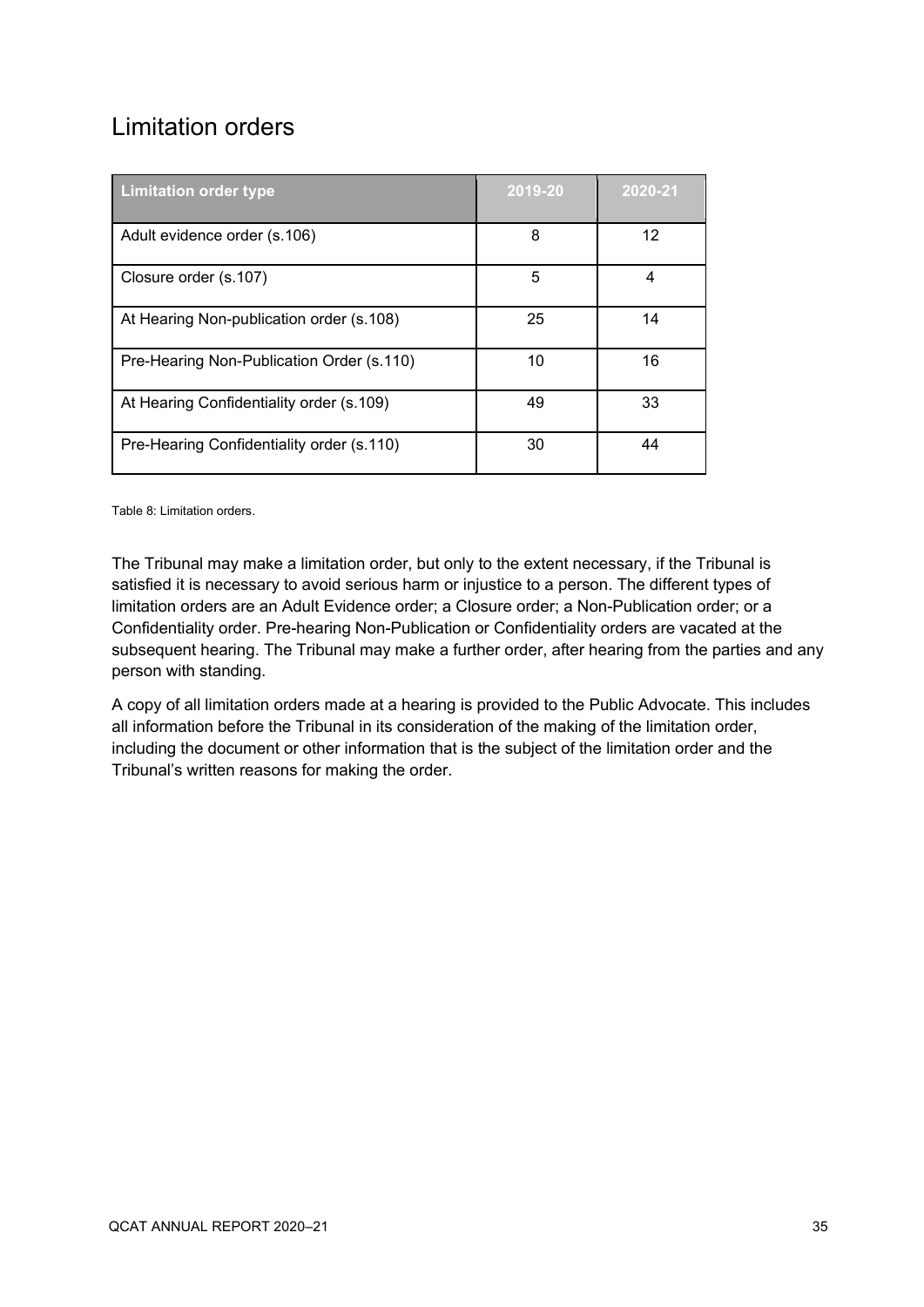# <span id="page-35-0"></span>Appendix 3 — Legislative reviews

#### Regulation amendments

The QCAT Regulation was amended during the reporting period by the *Justice Legislation (Fees, Allowances and Other Amounts) Amendment Regulation* 2020.

#### Legislative review

The QCAT Act was amended during the 2020-21 reporting year.

The enabling Acts affecting QCAT that were assented to in this period were:

- *Child Protection and Other Legislation Amendment Act* 2020
- *COVID-19 Emergency Response and Other Legislation Amendment Act* 2020
- *COVID-19 Emergency Response and Other Legislation Amendment Act* 2021
- *Criminal Code and Other Legislation (Wage Theft) Amendment Act* 2020
- *Disability Services and Other Legislation (Worker Screening) Amendment Act* 2020
- *Justice Legislation (Fees, Allowances and Other Amounts) Amendment Regulation* 2020
- *Meriba Omasker Kaziw Kazipa (Torres Strait Islander Traditional Child Rearing Practice) Act* 2020
- *Royalty Legislation Amendment Act* 2020

### 2020-21 practice directions

There were five practice directions issued in the reporting period:

- Practice Direction No. 8 of 2020, COVID-19 Arrangements for QCAT Matters (other than those which Practice Directions 2, 3, 6 and 7 of 2020 applies), effective 31 July 2020 (updated 1 September 2020).
- Practice Direction No. 9 of 2020, Revocation of QCAT Practice Direction No. 2 of 2020 and ongoing arrangements for Guardianship hearings, effective 2 September 2020.
- Practice Direction No. 10 of 2020, Designation of QCAT Registry Closure, effective 1 October 2020.
- Practice Direction No. 11 of 2020, The filing and use of audio, video and photographs in tribunal proceedings, effective 4 December 2020.
- Practice Direction No. 1 of 2021, Arrangements for Queensland Civil and Administrative Tribunal from Monday 11 January and Tuesday 12 January 2021, effective 8 January 2021.